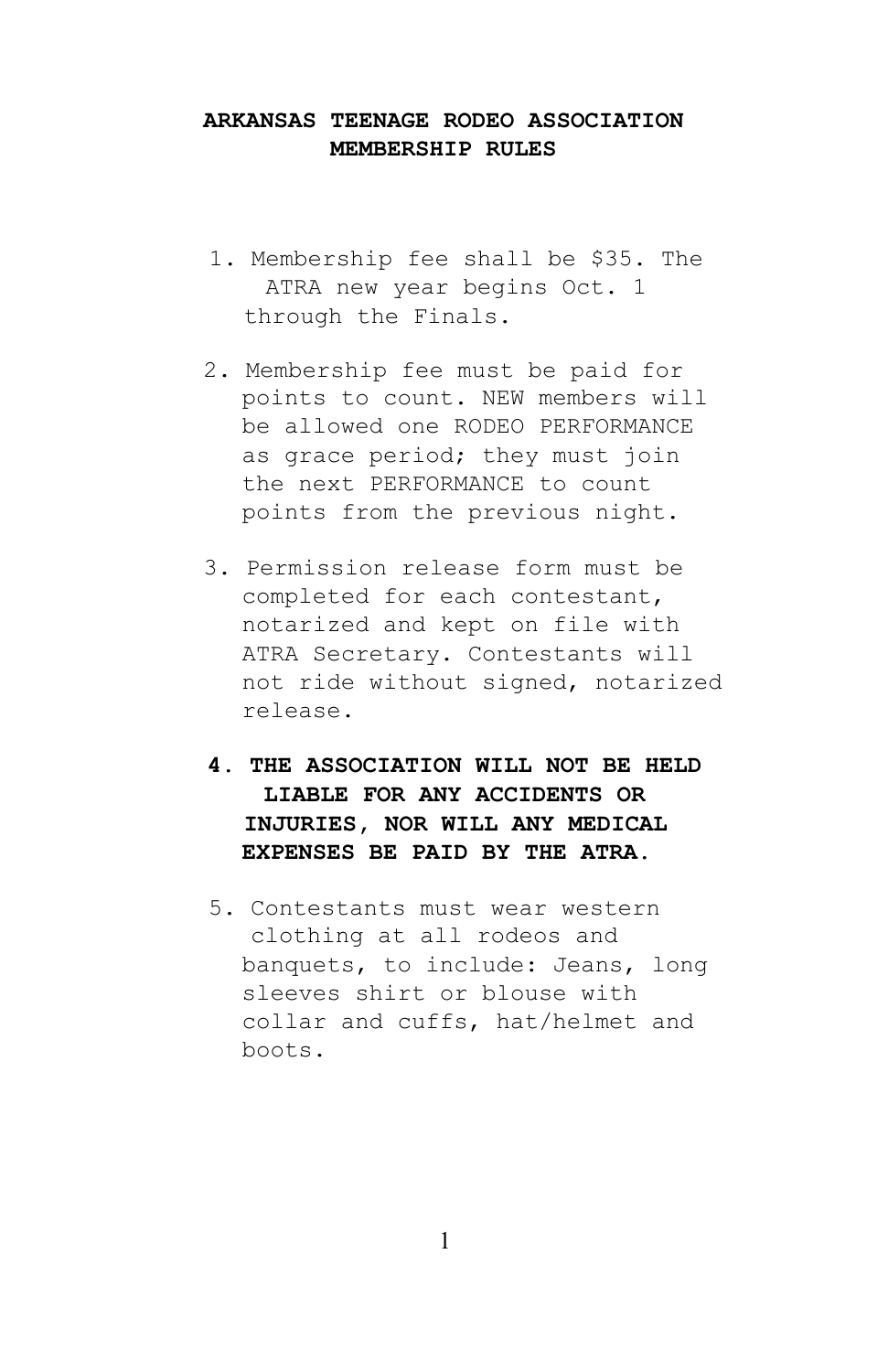6. Parent Assist- (assisting person to the contestant that is a member or the parent of a contestant)

Will be allowed to 6 and under Beginner contestants as a lead in to the Poles and Barrels or goat undecorating, the parent (assisting person) will be required to be in dress code. Assisted contestants will have 10 seconds added to their time.

7. No profanity will be tolerated.

## **8. ALL JUDGES RULINGS WILL BE FINAL.**

- 9. Contestants are required to compete in at least 7 of the rodeos in the event(s) (FINALS not included) to qualify and compete in year-end finals and for the all-around awards. Any and all points accumulated will count toward All-Around, but you must qualify in at least 2 events to be eligible for any All-Around awards. Contestant MUST compete in one age group, there will be no moving up or down once points have been awarded.
- 10. NO ALCOHOLIC BEVERAGES or DRUGS will be allowed at any ATRA rodeo. No one under the influence of alcohol or drugs will be

2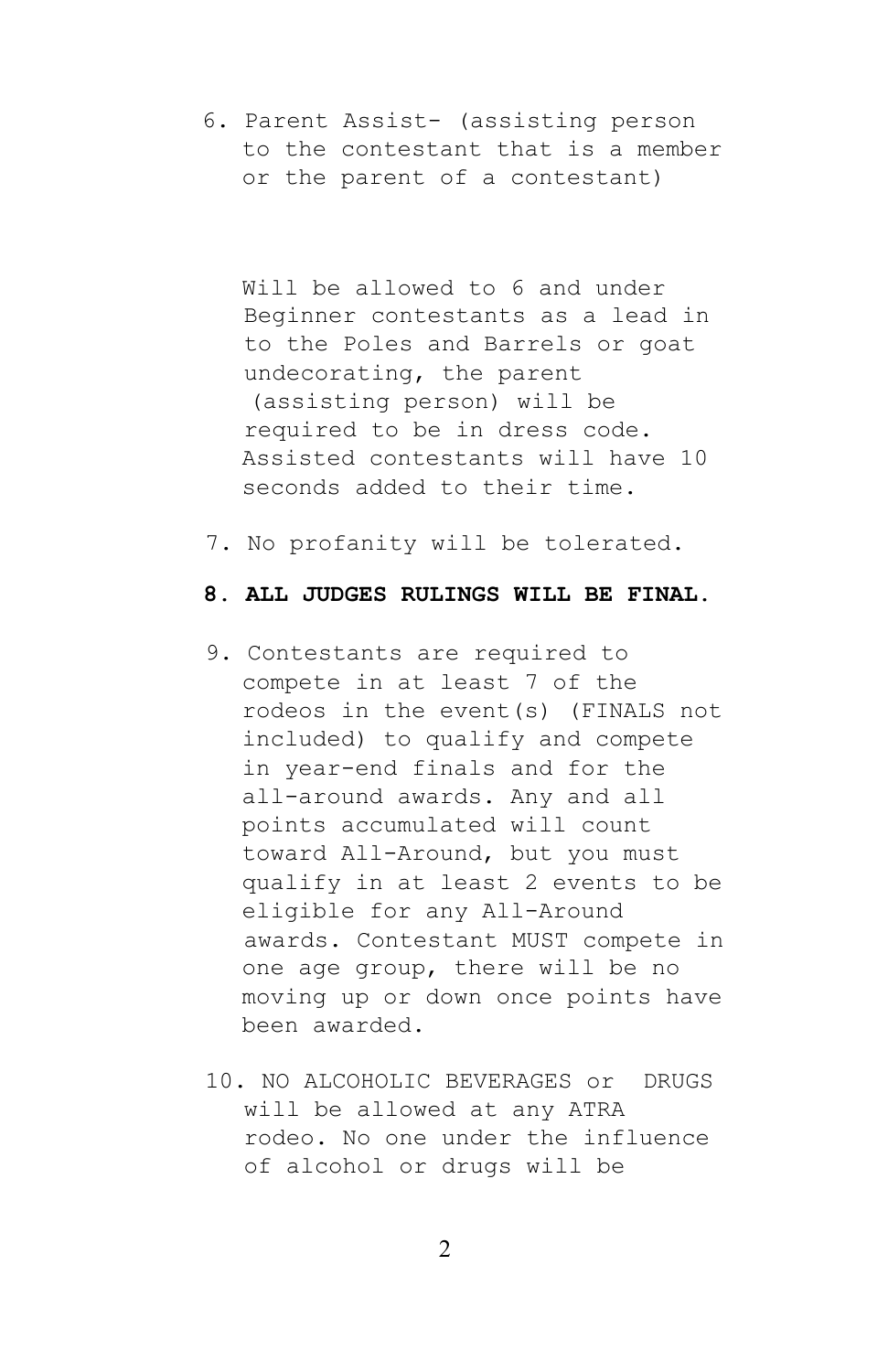permitted at the rodeo. Contestants will have entry fee forfeited and stock turned out if judges find contestant under the influence of either. Contestants may wear no alcohol advertisements.

- 11. Contestants will be called three (3) times. If he or she is not ready, arena director has the privilege to skip or omit the contestant.
- 12. Grand Entry must start on time. All timed event contestants and mounted personnel are requested to ride in the Grand Entry.
- 13. ANY MISCONDUCT or VIOLATION of rules by either contestants or rodeo personnel will be punishable by: 1st-Warning 2nd-Dismissal from that rodeo and points taken away from that rodeo. 3rd-Dismissal from remainder of rodeo season.
- 14. Rodeo payoff-Percentage chart (less buckles and awards and stock charges and fees).

1-4…..1 place…..100% 5-8…..2 places…..60%-40% 9-10…3 places…..50%-30%-20% 11-19..4 places…..40%-30%-20%-10%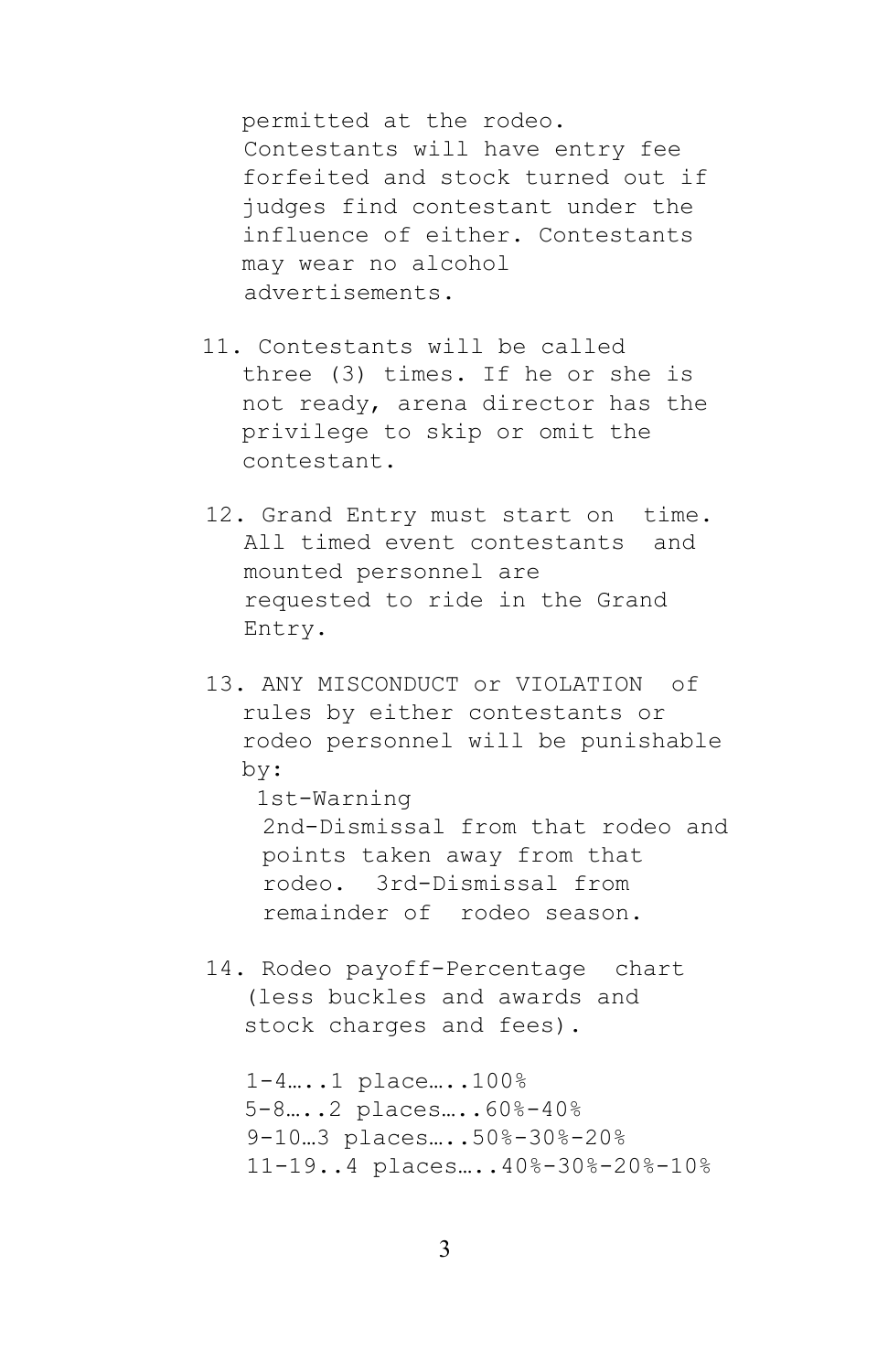20 Or more….6 places….32%-24%-18%- 12%-9%-5%

- 15. Contestants have ten (10) days after a rodeo to question points from that rodeo. After that, points will not be changed.
- 16. Stock Abuse will not be tolerated.
- 17. Only contestants and helpers/stock contractor will be allowed in arena or behind chutes.
- 18. Coggins will be kept current to state regulations.
- 19. These rules will take precedence over all others.
- 20. Final points will be added to Year-end awards. Average at the Finals will be awarded points same as go-rounds towards year end awards in each age group.
- 21. Barrier will be used in all roping events except PeeWee Team Roping.
- 22. Broken Barrier will be assessed a 10 second penalty.
- 23. In order for points to count, contestant must be riding unassisted when time starts.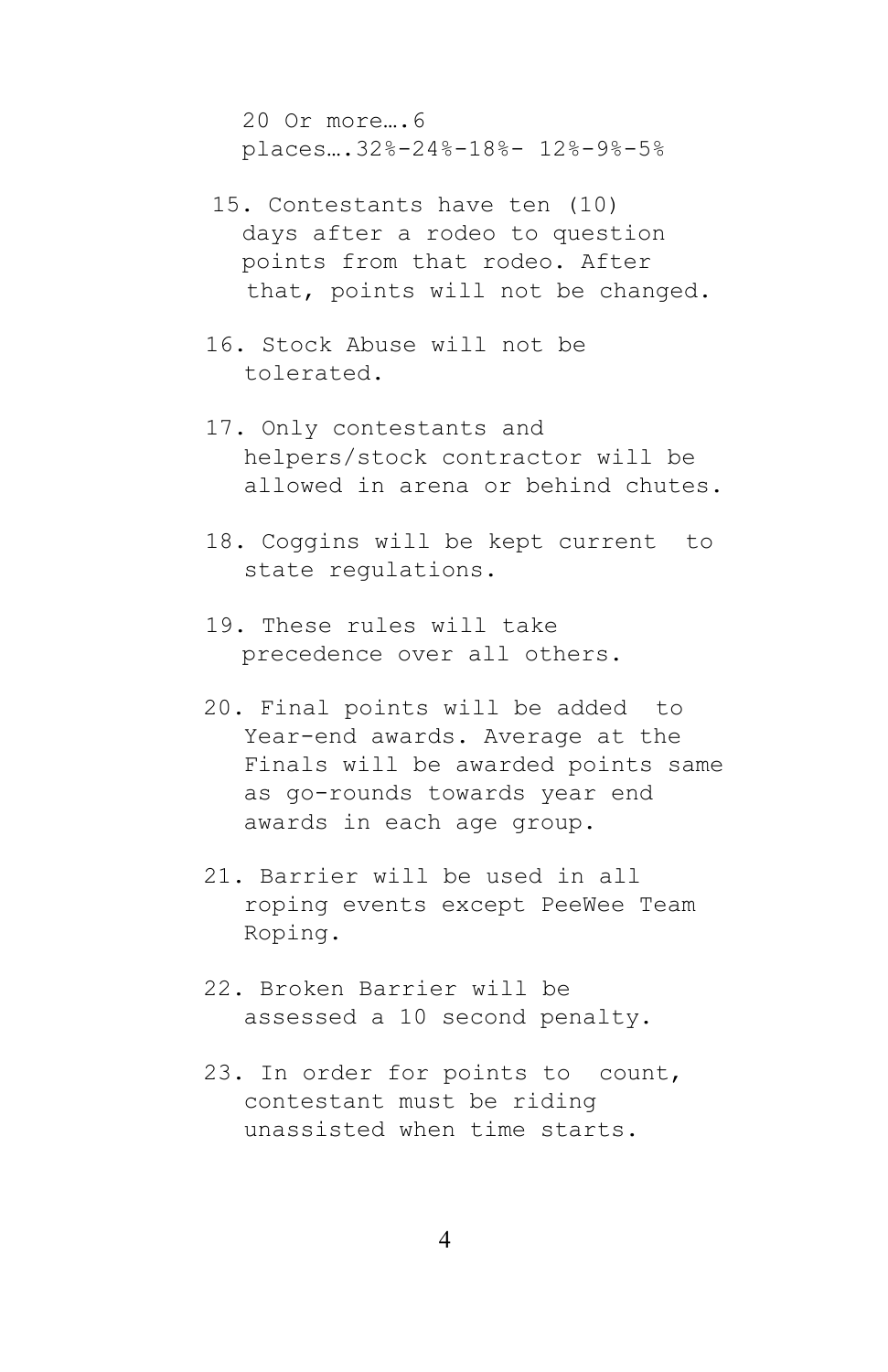- 24. The hat rule begins at the entryway of the gate with the gate shut. If you lose your hat before the entryway of the gate, you will receive a 5 second penalty. In cases of a alley way, hat must stay on until contestant is in arena.
- 25. To be eligible for prizes and awards the minimum amount of rodeos have to be attended along with both days of finals will have to be entered and completed.
- 26. Awards will be voted on by the ATRA Board, however for a saddle to be awarded in a rodeo event there must be sufficient participation in the said event which to support that award.
- 27. Any rule may be subject to be amended or changed by a passing vote of the board of ATRA.
- 28. Rough Stock Riders must cover their animal in a qualified ride, in order to receive an end of year award.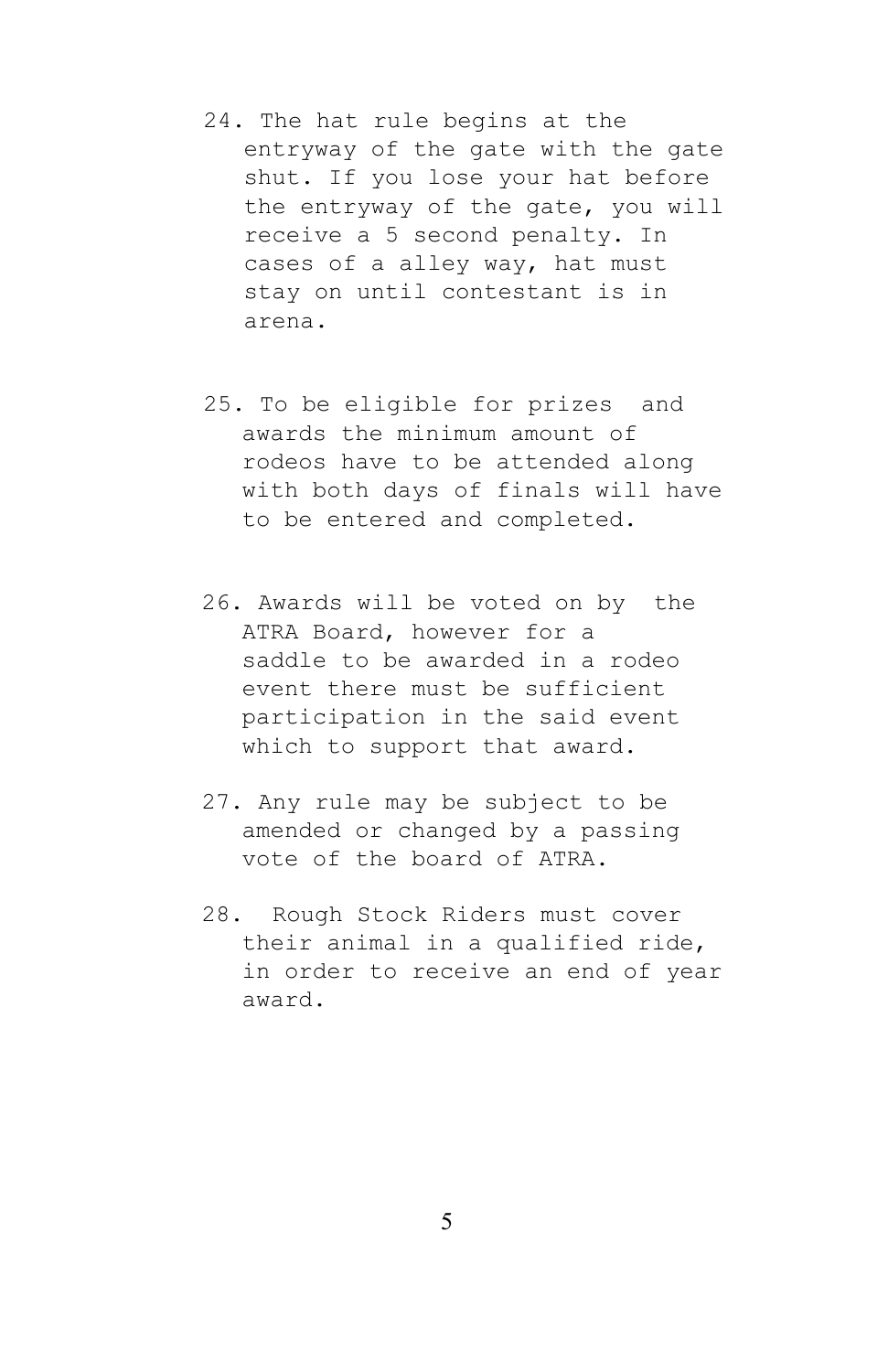#### **AGES**

- 1. The membership will run from October 1 to October 1 the following year. Age groups effective October 1 to September 30
- 2. It is the contestant's responsibility to enter in the correct age group.
- 3. Contestants must send or give a copy of their birth certificate or driver license to the secretary to be on file, for proof of age.
- 4. Points will be awarded in division appropriate for that contestant.
- 5. All-Around points will count only for events offered for that age division. If a child chooses to enter an event in an older age division the points will apply to the event awards only, therefore the points will not apply toward the All-Around.

6. Age groups

```
A. Barrels, Poles, Goat Tying
       Beginners: 6 & under
      Pee Wee: 7 thru 10
      Junior: 11 thru 14 (Boys &
Girls)
      Senior: 15 thru 19 (Girls Only)
```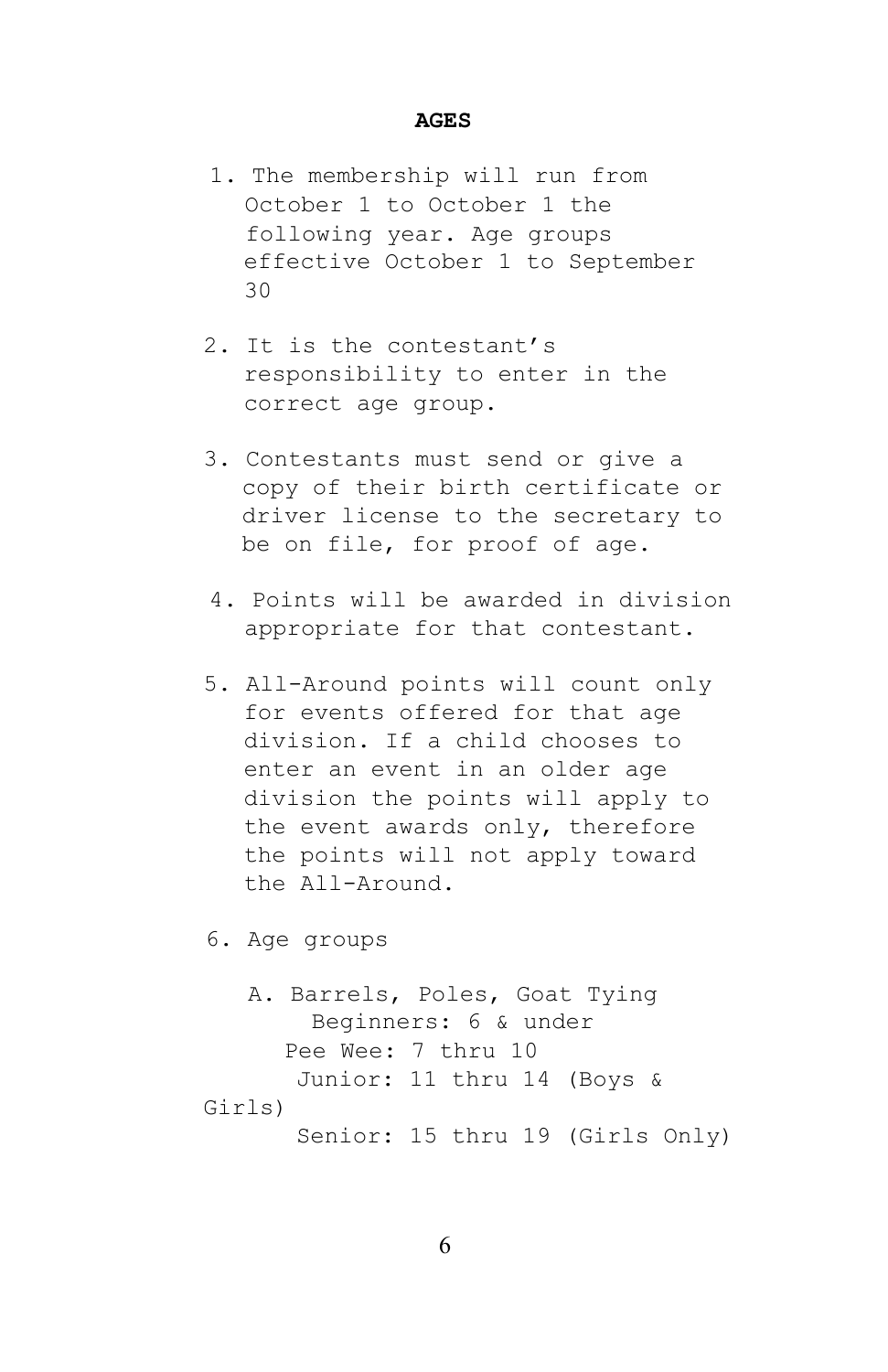B. Breakaway Roping Pee Wee: 10 & under (Boys & Girls) Junior: 11 thru 14 (Boys & Girls) Senior: 15 thru 19 (Girls Only) C. Tie-down Roping Junior: 14 & under (Boys & Girls) Senior: 15 thru 19 (Boys Only) D. Team Roping Pee Wee: 10 & under Junior: 11 thru 14 Senior: 15 thru 19 E. Ribbon Roping Junior: 14 & under Senior: 15 thru 19 F. Bulls Beginners: 6 & under Pee Wee: 7 thru 10 Junior: 11 thru 14 Senior: 15 thru 19 **POINTS SYSTEM FOR BEGINNERS, PEE WEE, JUNIOR, & SENIOR** The point system will be as follows: 1st place: 11 points 2nd place: 10 points 3rd place: 9 points 4th place: 8 points 5th place: 7 points 6th place: 6 points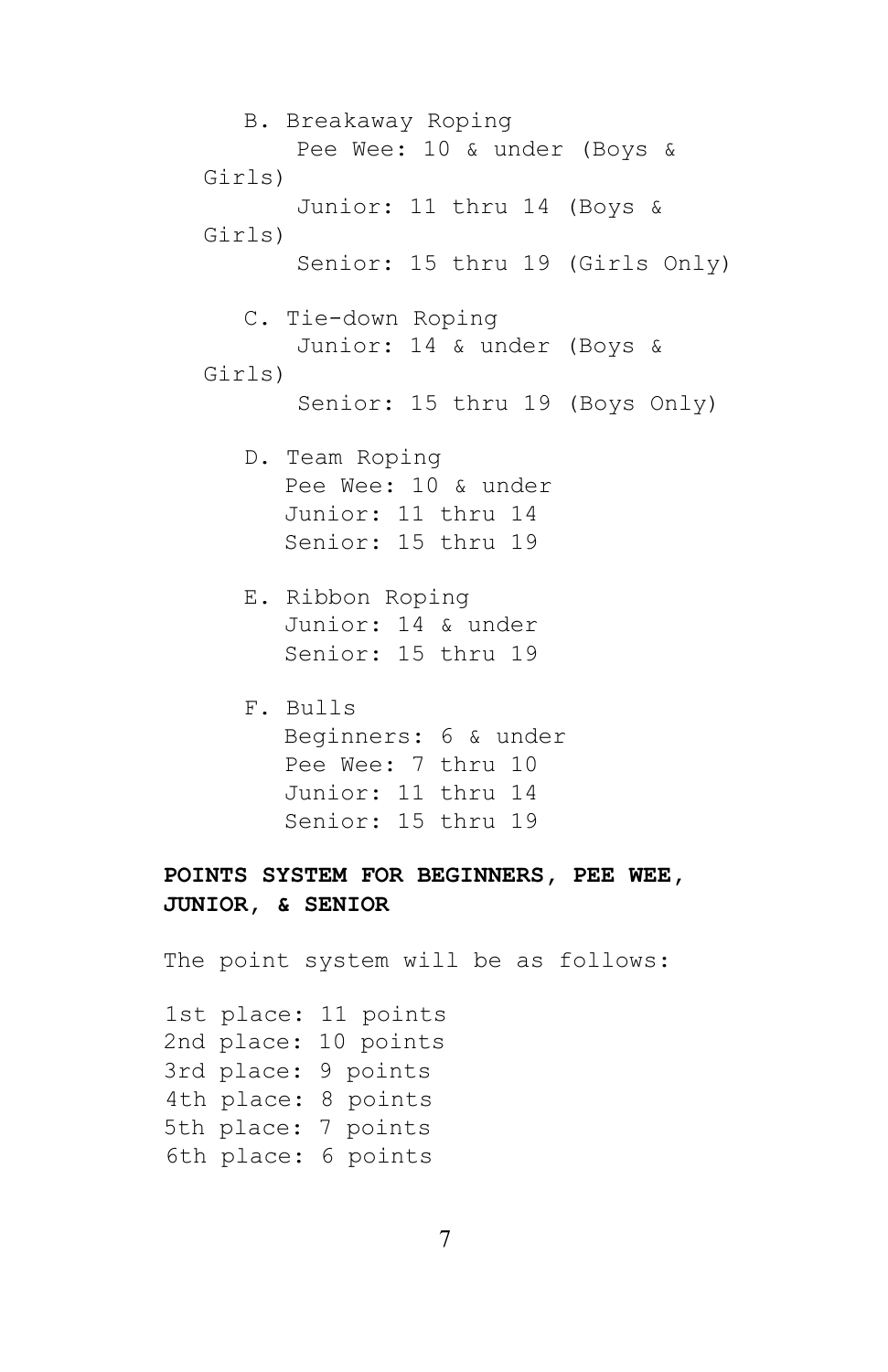7th place: 5 points 8th place: 4 points 9th place: 3 points 10th place and below: 2 point One point will be given for every placement below 10th but must participate to receive point.

In case of tie, the two points will be added together and divided for points. EXAMPLE: Tie for 1st place, 10 points for 1st place and 9 points for 2nd, for total of 19 points, divided by two contestants, each contestant receives 9.5 points.

# **NOTE: MEMBERSHIP MUST BE PAID FOR POINTS TO COUNT**.

All contestants are required to turn in a \$100.00 Sponsorship Fee for the 1st family member, each other sibling \$50.00 Sponsorship Fee. Sponsorship Fee can be paid by Business Sponsorships, Donations or Selling of Raffle Tickets or a combination of any of the three.

#### **JUDGES RULES**

- 1. Judges will draw for all stock at a public drawing.
- 2. Rough stock Judges must score the animal from 1 to 25 points and the rider from 1 to 25 points.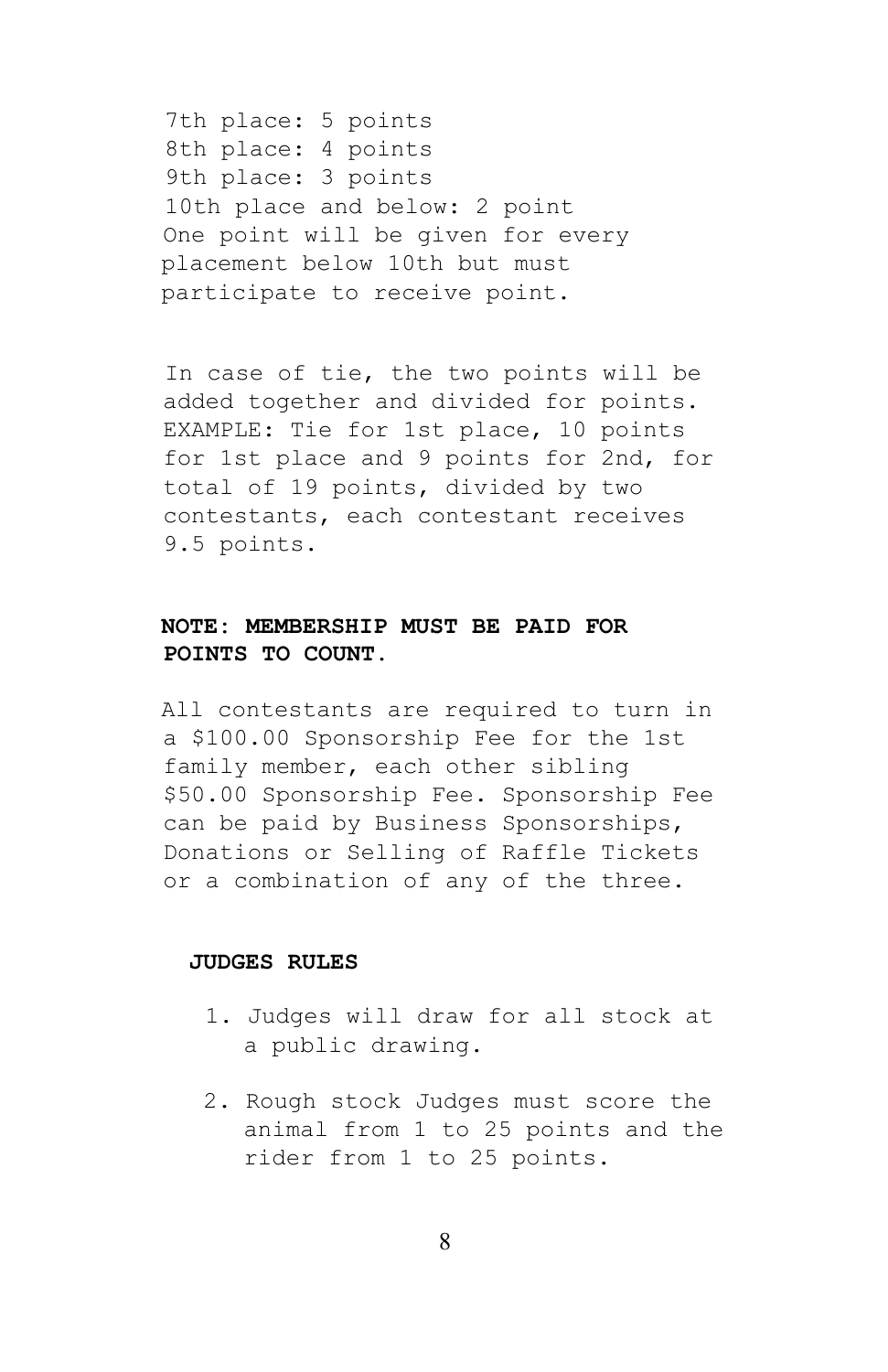- 3. Re-rides:
	- A. Animal comes to a complete stop before the buzzer.
	- B. If the contestant is hit or fouled by the chute gate and he jumps off declaring re-ride and does not attempt to ride the animal. If the animal falls, all four feet must be pointing in the same direction to require a re-ride.
	- C. If the rope or flank strap comes off the animal before the buzzer.
	- D. Contestant has the option to take the score or re-ride.
	- E. Re-rides to be determined and announced by one or both judges immediately following the ride. Re-rides are at the discretion of the Judge. Contestants will be permitted to ask for a re ride.
- 4. Judges must turn in score sheets to the secretary and kept on file in case of discrepancy. Judges must use ink pens.
- 5. All re-rides should be drawn before the rodeo in a 1 thru 3 position and marked for 1st re ride, 2nd re-ride, 3rd re-ride. .
- 6. In the roping events, Judges will position themselves appropriately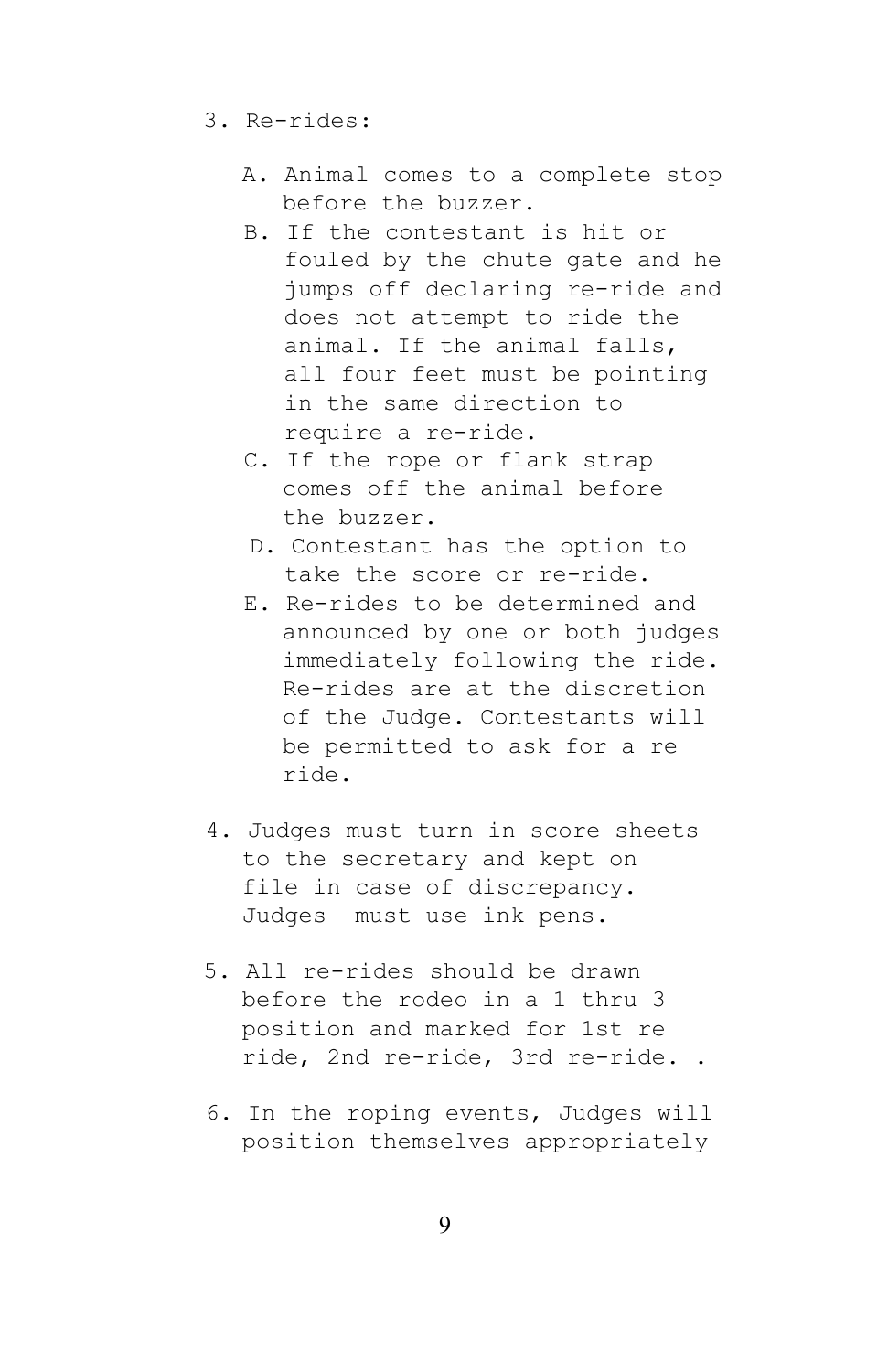- 7. In all roping events, if a roper is fouled he must stop and declare that he was fouled.
- 8. In the roping events, there will be no hazing except by the line judge and/or appointee. Only the line judge and appointee are allowed in the arena during the roping. If done for one done for all.

### **6 & Under Stick Horse Barrels**

1. Contestant must run a cloverleaf pattern.

2. Barrels will be 5 gallon buckets, placed approximately 15 foot apart 3. Barrel over turned will be a 5 second penalty for each.

- 4. The stick horse must remain between the legs of the contestant at all times during the run, or contestant will receive a 5 second penalty.
- 5. Contestant must complete pattern, failure to do so will result in a no time.

# **6 & Under Goat Undecorating**

- 1. 70 second time limit
- 2. Goat to be staked on a 4 foot rope, stake driven below ground level
- 3. Contestant must ride horse across the start line, go to where goat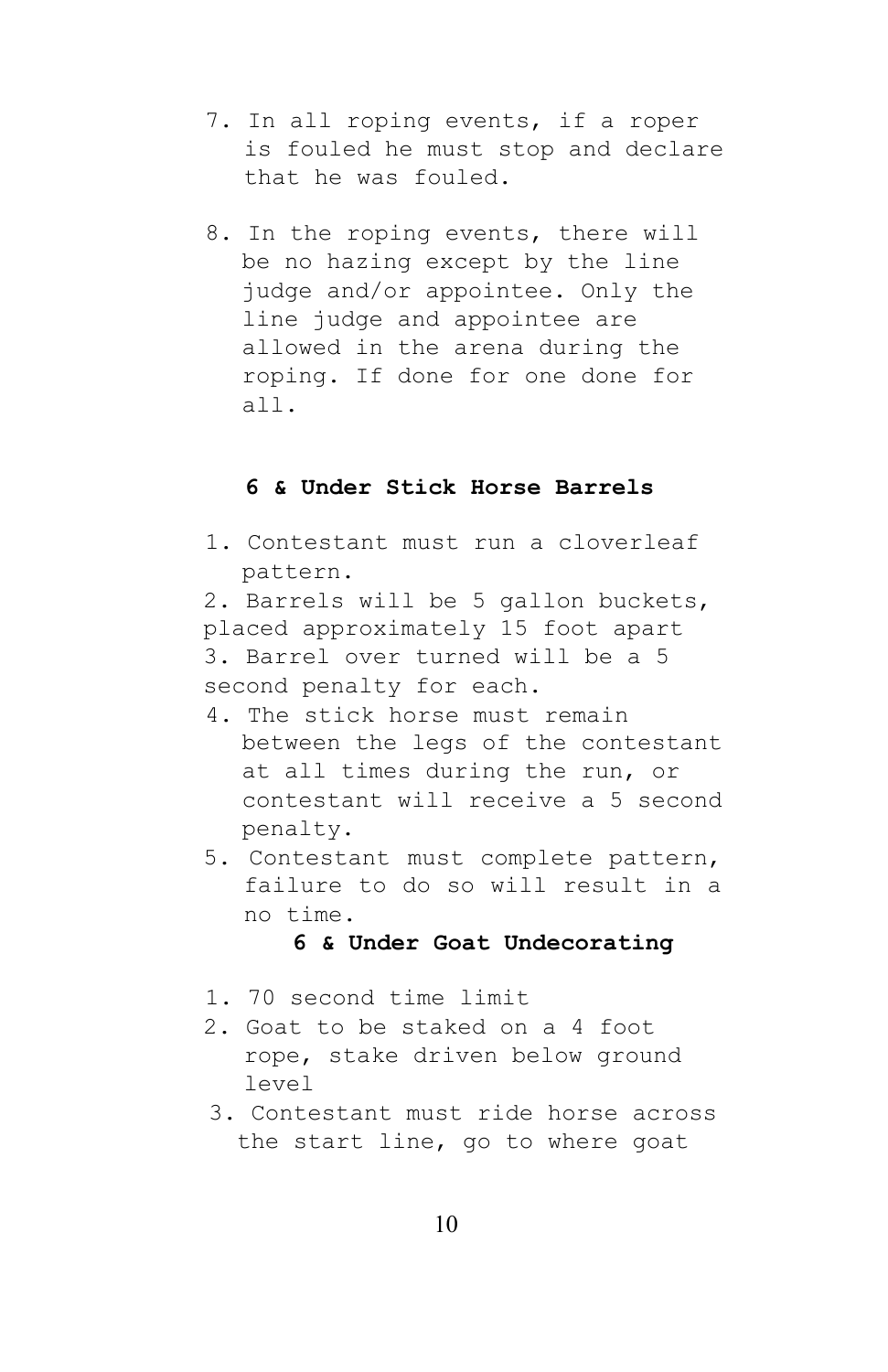is staked, dismount and remove the ribbon from the goats tail and run back across the finish line, finish line is in the direction of the start line and 10'foot from goat stake.

- 4. Contestant must cross the finish line with ribbon in hand, or will result in a no time.
- 5. Contestants horse must not cross the goat rope wile rider is on the horse or a 10 second penalty will be added
- 6. Goat will be held until contestant crosses starting line
- 7. A 10 to 12 inch strip of flagging tape will be placed on the goats tail with a rubber band.
- 8. Only 1 goat will be used

# **Muttin Bustin (6 and Under)**

- 1. Rider can use both hands
- 2. A Vest and Helmet required, mouthpiece is recommended
- 3. Sheep will be chute ran
- 4. Time begins when the sheep's inside shoulder passes the plane of chute.
- 5. Ride is 6 seconds **CHUTE DOGGING**
- 1. When dogger calls for the steer the chute gate will be opened. Dogger must keep right hand in front of or behind shoulder until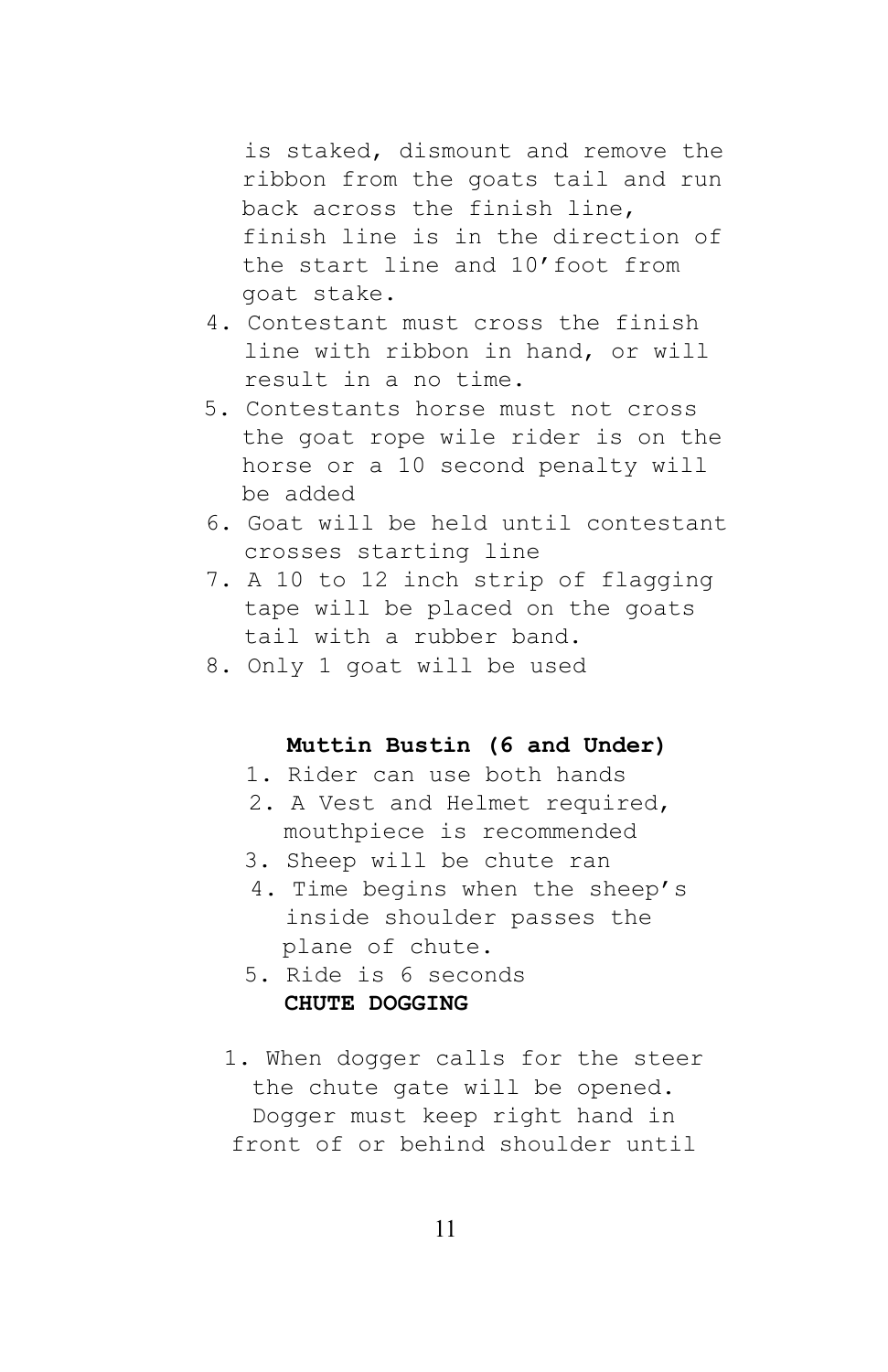the steer's nose crosses the score line. If dogger moves into throwing position or touches either horn before steer's nose crosses score line there will be a ten (10) second penalty added to time. If steer is thrown before crossing the score line the dogger will be disqualified.

- 2. Flagmen will signal the stop time when the steer is thrown with all four feet in the same direction. A Field Judge shall blow a whistle when the steer's nose crosses the score line.
- 3. Any steer making a hula-hand must be let to his feet and thrown again for a legal throw.
- 4. If the steer breaks away from the dogger; the dogger may take no more than one (1) step to catch the steer.
- 5. There is a thirty (30) second time limit on each run.
- 6. A hot shotter or tailer may be used by the contestant at their own discretion. Any assistant must enter and leave from behind the chute. An assistant cannot take more than one (1) step in front of the chute.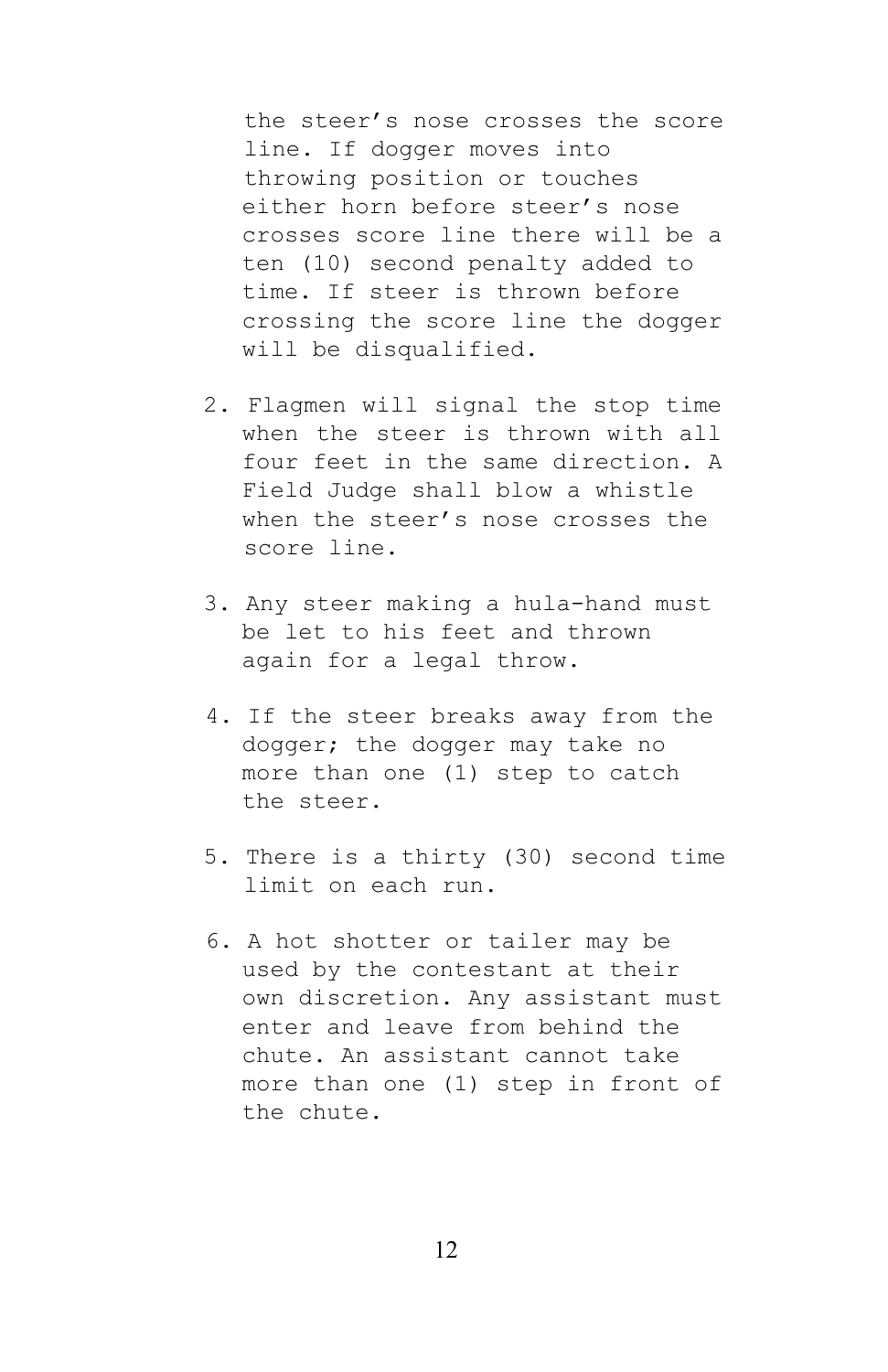- 7. All steers will be turned out in the same direction and only one chute will be used.
- 8. The dogger's hands must be on the thrown steer to receive a qualified time.
- 9. DISQUALIFICATIONS:
	- A. If the steer is turned or thrown before crossing the score line.
	- B. The dogger has their hand across the eyes of the steer before crossing the score line.
	- C. The dogger goes to the nose of the steer before crossing the score line.

## **BULL RIDING**

- 1. Clowns must be dressed like clowns. clowns must be present at all bull ridings. (From beginner to senior divisions.)
- 2. Only five (5) points "plain" or "notched" spur rowels (one rowel per shank) may be used.
- 3. Riders may use dry rosin on glove and rope.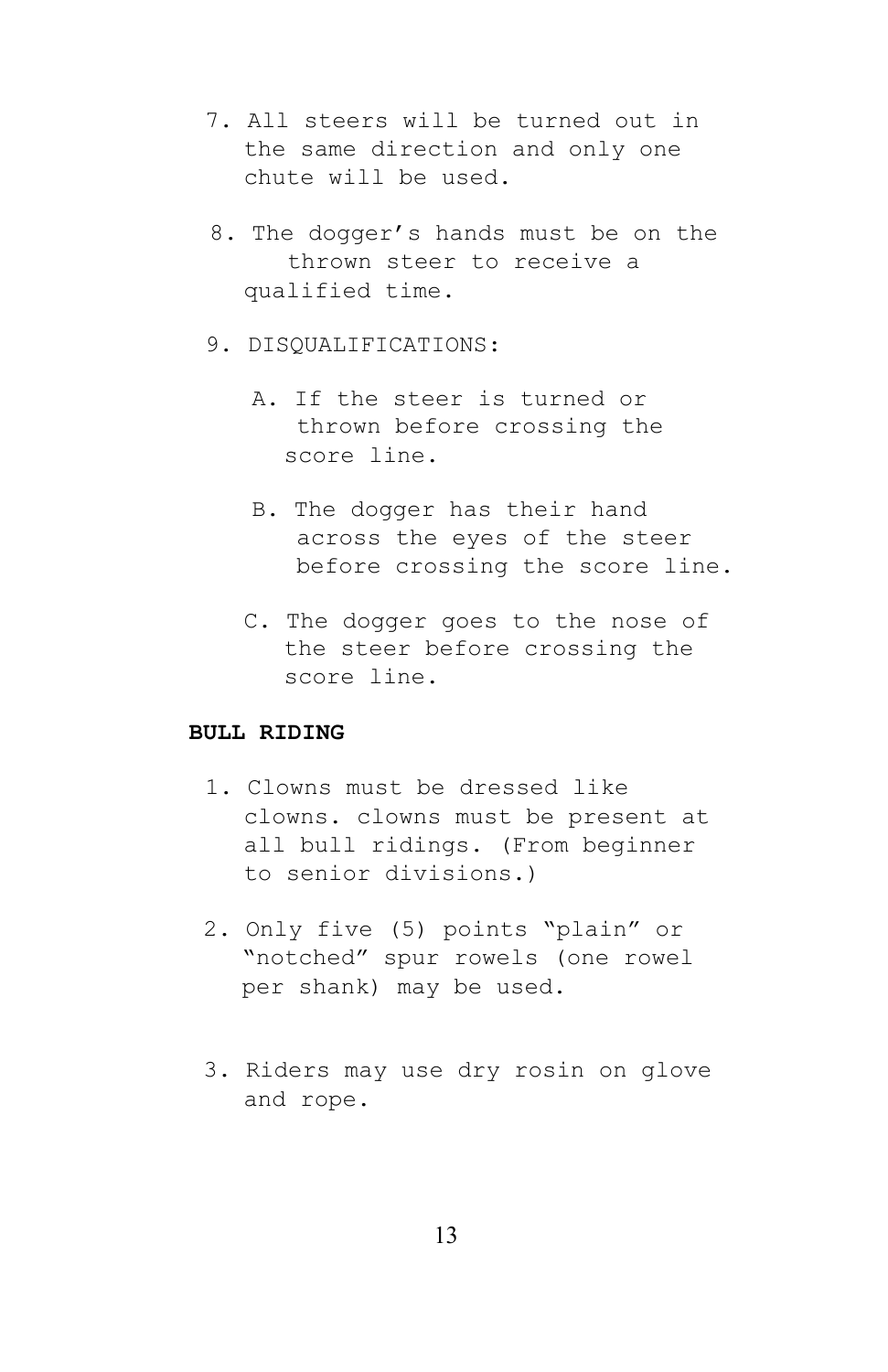- 4. The sleeve on the riding arm may be rolled or slid up no farther than the top of the elbow or at the base of the biceps on the riding arm only. Contestants may wear arm pads over the sleeve or pad with sleeve rolled to the top of the pad only.
- 5. Contestant will be above livestock with riding glove on and ready to compete when Judges acknowledge them their position to compete. Contestants not ready to compete when their time comes will be assessed a fine and/or stock will be turned out. (Decision to be made by Judge and/or Arena Director.)
- 6. Bull having dangerous horns, in the opinion of the Arena Director, must be dehorned, tipped, or kept out of the draw.
- 7. If rider makes a qualified ride with any part of the loose rope in his riding hand, provided he has not touched the ground or has not fouled the animal with his free hand, he is to be scored.
- 8. All riders are required to wear a protective vest.
- 9. All bull ropes are to be made out of not larger than nine-sixteenths (9/16) inch rope.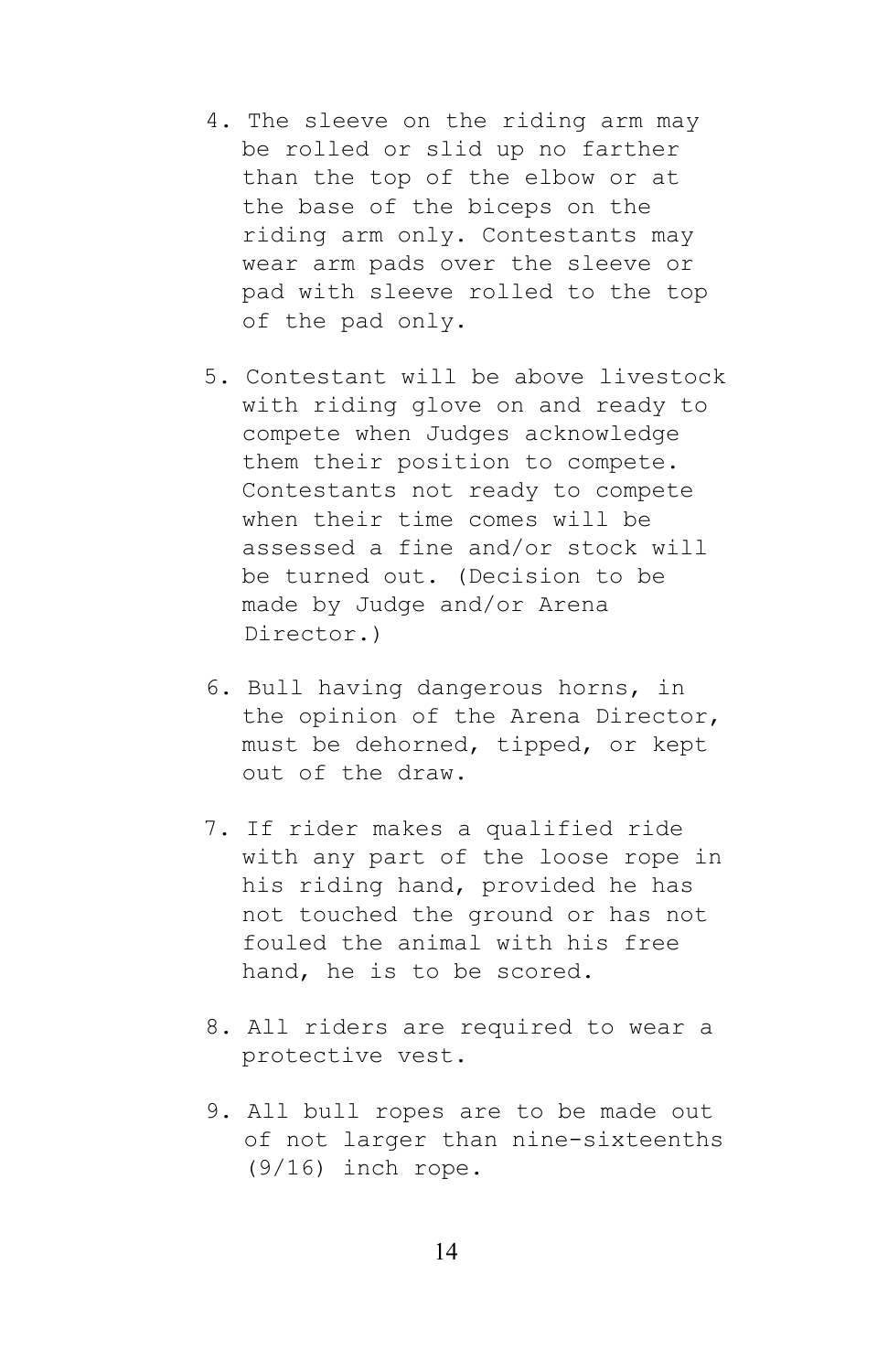- 10. Ropes cannot be used that have any knots, wires or any other aides for the purpose of placing spurs therein.
- 11. DISQUALIFICATIONS:
	- A. Being bucked off
	- B. Using sharp spurs
	- C. Touching the animal or themselves with free hand or assisting themselves with the free hand.
	- D. Arguing with Judges
- 12. Helmet and vest and mouthpiece required

## **PEE WEE STEER/CALF RIDING**

- 1. Riders will be allowed to ride with one (1) or two (2) hands. Time starts when bull's inside front shoulder passes the plane of the chute.
- 2. Helmet and vest and mouthpiece required.

#### 15

#### **JUNIOR BULL RIDING**

1. Boys will ride with one hand. Girls may choose to ride with one or two hands. Time starts when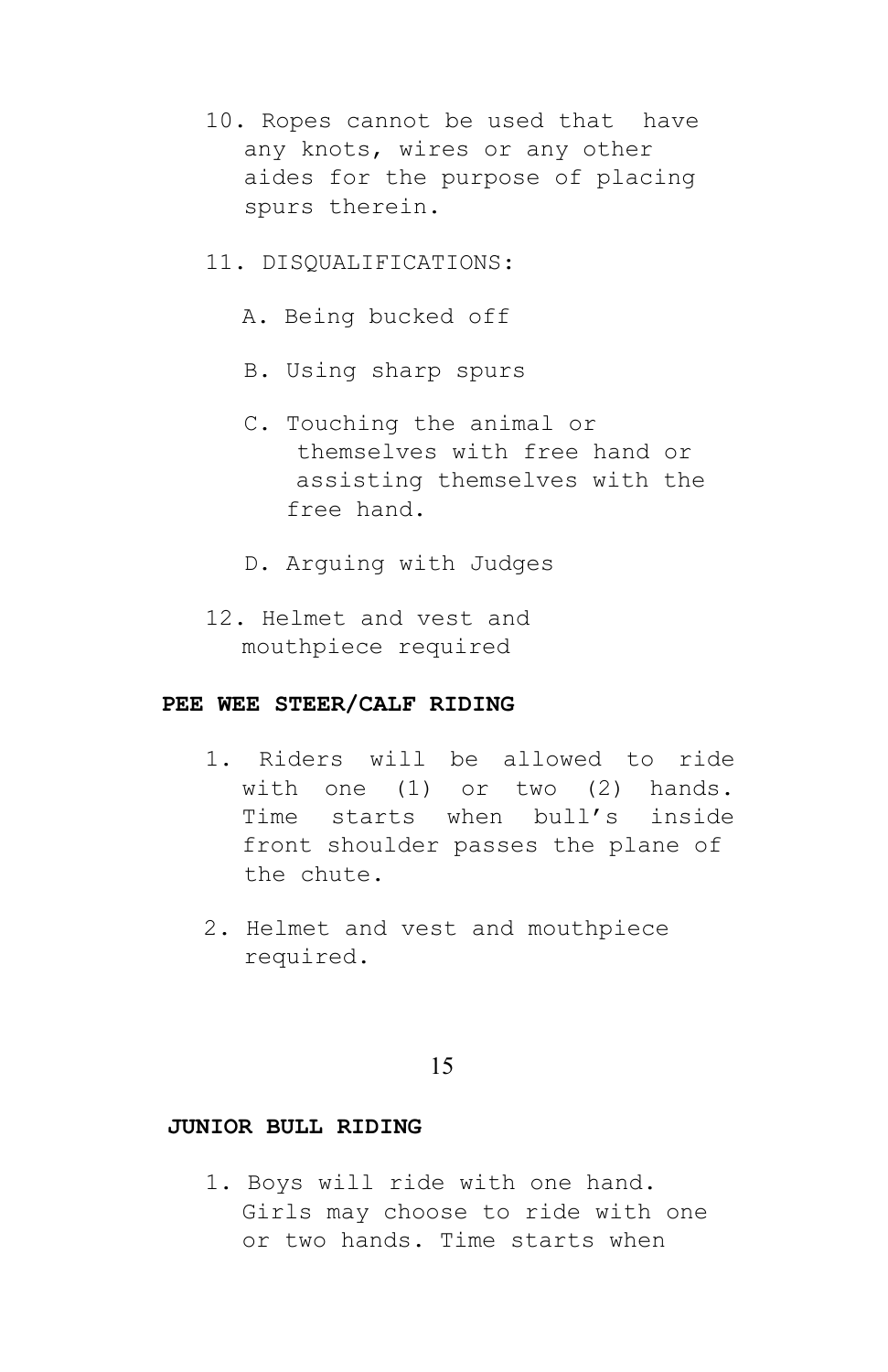bull's inside front shoulder passes the plane of the chute.

- 2. Bull must be ridden six (6) seconds.
- 3. Rope must have a bell when bull leaves the bucking chute. No bell, no marking. Bell must be under the body of the bull.
- 4. Only the bull rider and one person may pull the rider's rope, the gateman or flanker may assist.
- 5. Helmet and vest and mouthpiece required.

### **SENIOR BULL RIDING**

1. Bull must be ridden eight (8) seconds, time starting when bull's inside front shoulder passes the plane of the chute.

2. Riding to be done with one hand and loose rope, with or without handhold. No knots or hitches to be allowed that prevents rope from

16 coming off bull when ride is finished.

3. Rope must have a bell when bull leaves the bucking chute. No bell,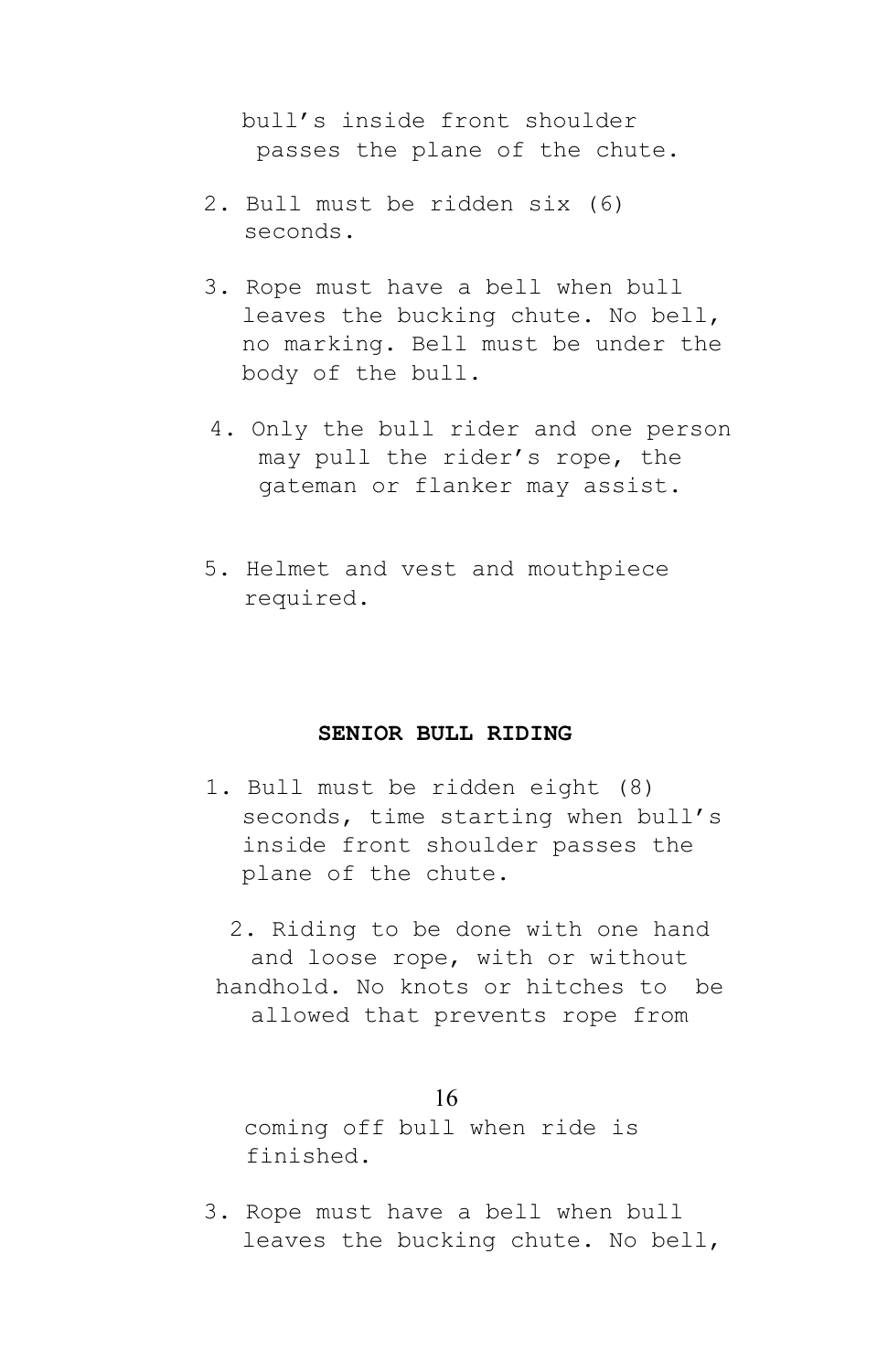no marking. Bell must be under the belly of the bull.

- 4. Only the bull rider and one person may pull the rider's rope, the gateman or flanker may assist.
- 5. Helmet and vest and mouthpiece required

## **Mini Bronc Riding**

- 1. Must ride for 6 seconds
- 2. Flank rope is required
- 3. No shape locking Rowel
- 4. You must ride in a bareback rigging
- 5. One hand only used
- 6. Vest and Helmet and mouthpiece is required

## **Mini Saddle Bronc Riding**

- 1. Must ride for 6 seconds
- 2. No Hobbling of stirrups 3. No tieing of stirrups to cinch or and part of saddle

## 17

- 4. Use only one hand
- 5. Back girth must be used
- 6. Flank rope is required
- 7. Vest, helmet and mouthpiece is required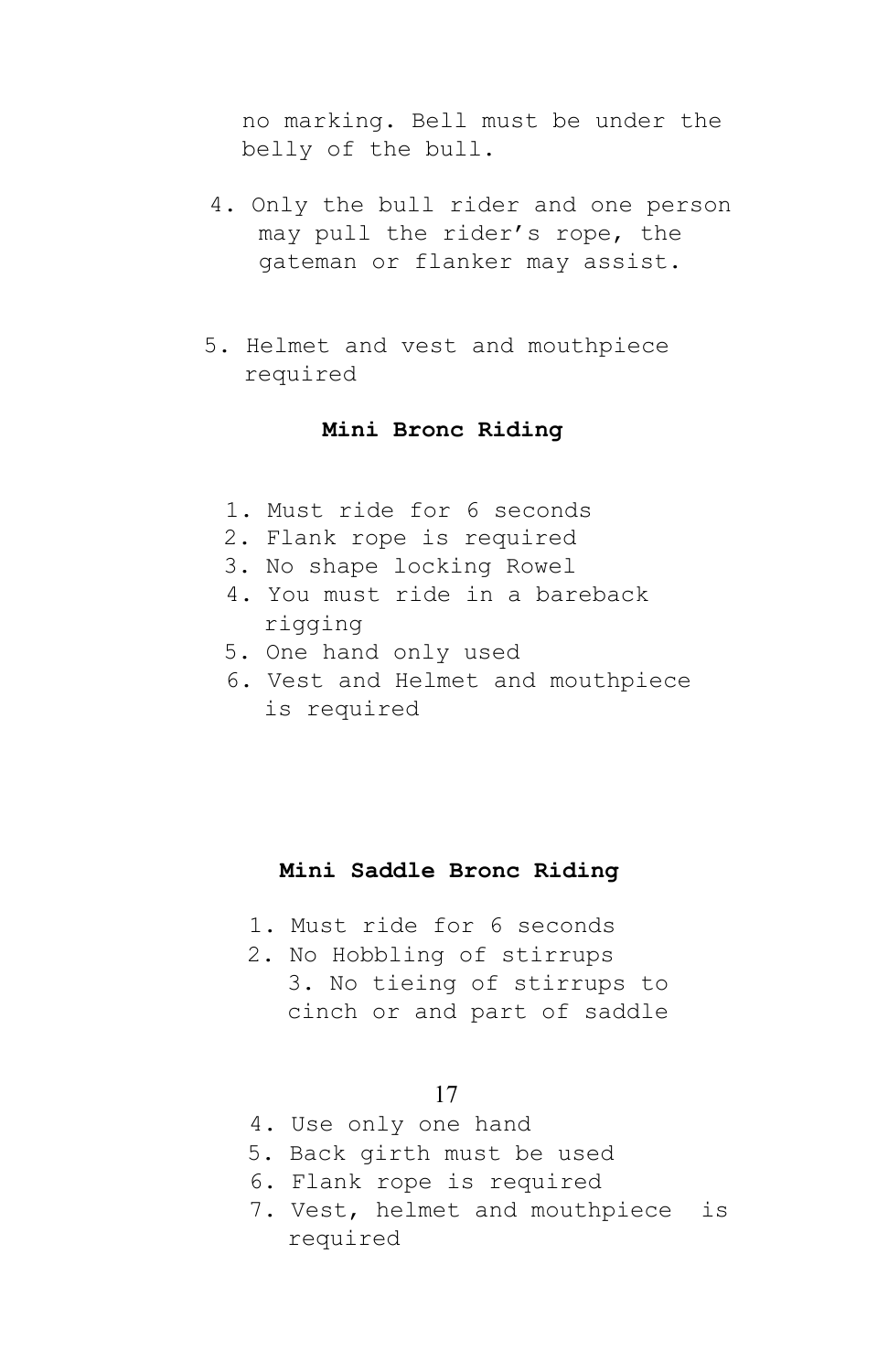## **Mini Ranch Bronc Riding**

- **1.** Must ride for 6 seconds
- **2.** No Hobbling of stirrups
- **3.** No tieing of stirrups to cinch or and part of saddle
- **4.** Rider can use one or 2 hands and can horn or cantle or night latch
- **5.** Flank rope is required
- **6.** Back girth must be used
- **7.** Saddle must be on horse the same as when riding normally.
- **8.** Vest and helmet and mouthpiece is required

#### **Jr Bronc Riding**

1. Must ride for 6 seconds 2. Mark out is required 3. Must ride with one hand only 4. You must ride in a bareback rigging 5. Flank rope is required 6. No Shape locking rowel 7. Mark out is required 8. Vest and helmet and mouthpiece is required

### 18

### **Jr Saddle Bronc Riding**

- 1. Must ride for 6 seconds
- 2. No Hobbling of stirrups
- 3. No tieing of stirrups to cinch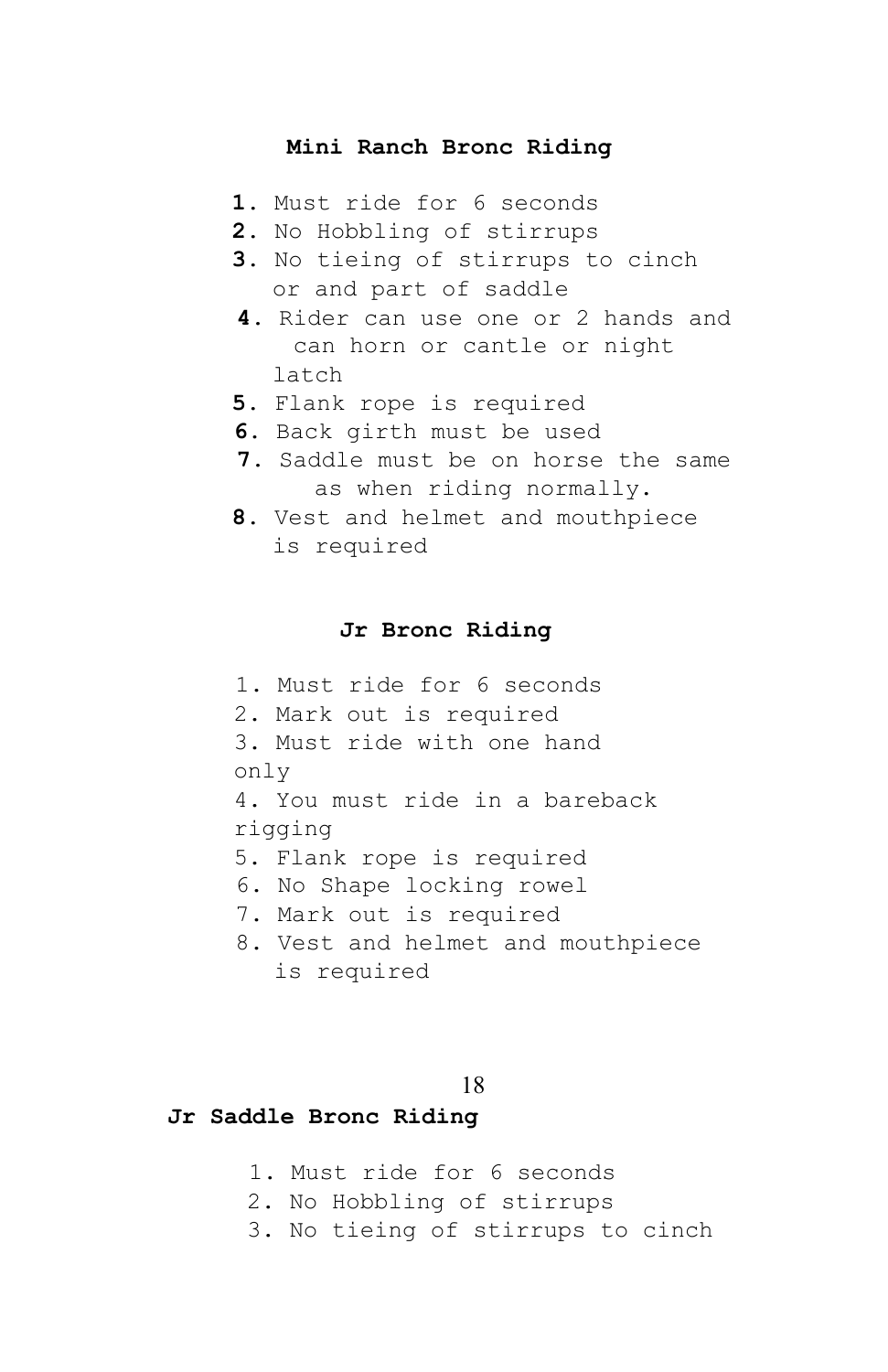## or and part of saddle

- 4. Use only one hand
- 5. Back girth must be used
- 6. Mark out is required
- 7. Flank rope is required
- 8. Vest, helmet and mouthpiece is required

## **Jr Ranch Bronc Riding**

- 1. Must ride for 6 seconds
- 2. No Hobbling of stirrups
- 3. No tieing of stirrups to cinch or and part of saddle
- 4. Rider can use one or 2 hands and can horn or cantle or night latch
- 5. Back girth must be used
- 6. Flank rope is required
- 7. Saddle must be on horse the same as when riding normally.
- 8. Vest and helmet and mouthpiece is required

#### **Sr Bronc Riding**

- 1. Must ride for 8 seconds
- 2. Mark out is required
- 3. Must ride with one hand only

### 19

- 4. You must ride in a bareback rigging
- 5. Flank rope is required
- 6. No Shape locking rowel
- 7. Vest and helmet and mouthpiece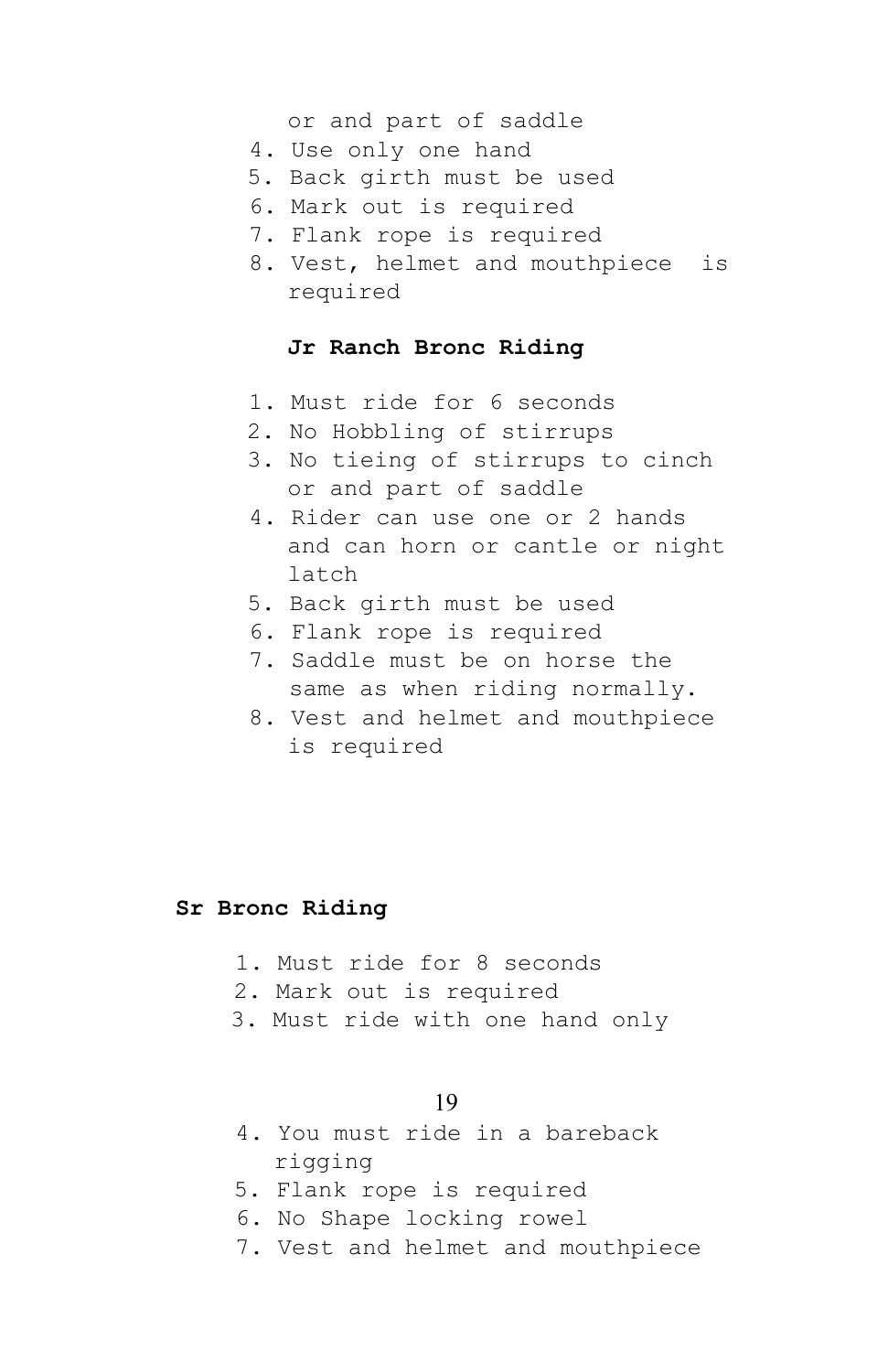are advised to use

## **Sr Saddle Bronc Riding**

- 1. Must ride for 8 seconds
- 2. No Hobbling of stirrups
- 3. No tieing of stirrups to cinch or and part of saddle
- 4. Use only one hand
- 5. Back girth must be used
- 6. Flank rope is required
- 7. Mark out is required
- 8. Vest, helmet and mouthpiece are advised to use

#### **Sr Ranch Bronc Riding**

- 1. Must ride for 8 seconds
- 2. No Hobbling of stirrups
- 3. No tieing of stirrups to cinch or and part of saddle
- 4. Flank rope is required
- 5. Rider can use one or 2 hands and can horn or cantle or night latch
- 6. Back girth must be used
- 7. Saddle must be on horse the same as when riding normally.
- 8. Vest and helmet and mouthpiece are advised to use

## 20

### **TIE-DOWN ROPING**

1. Contestants must catch calf, dismount, go down rope, and throw calf by hand, cross and tie three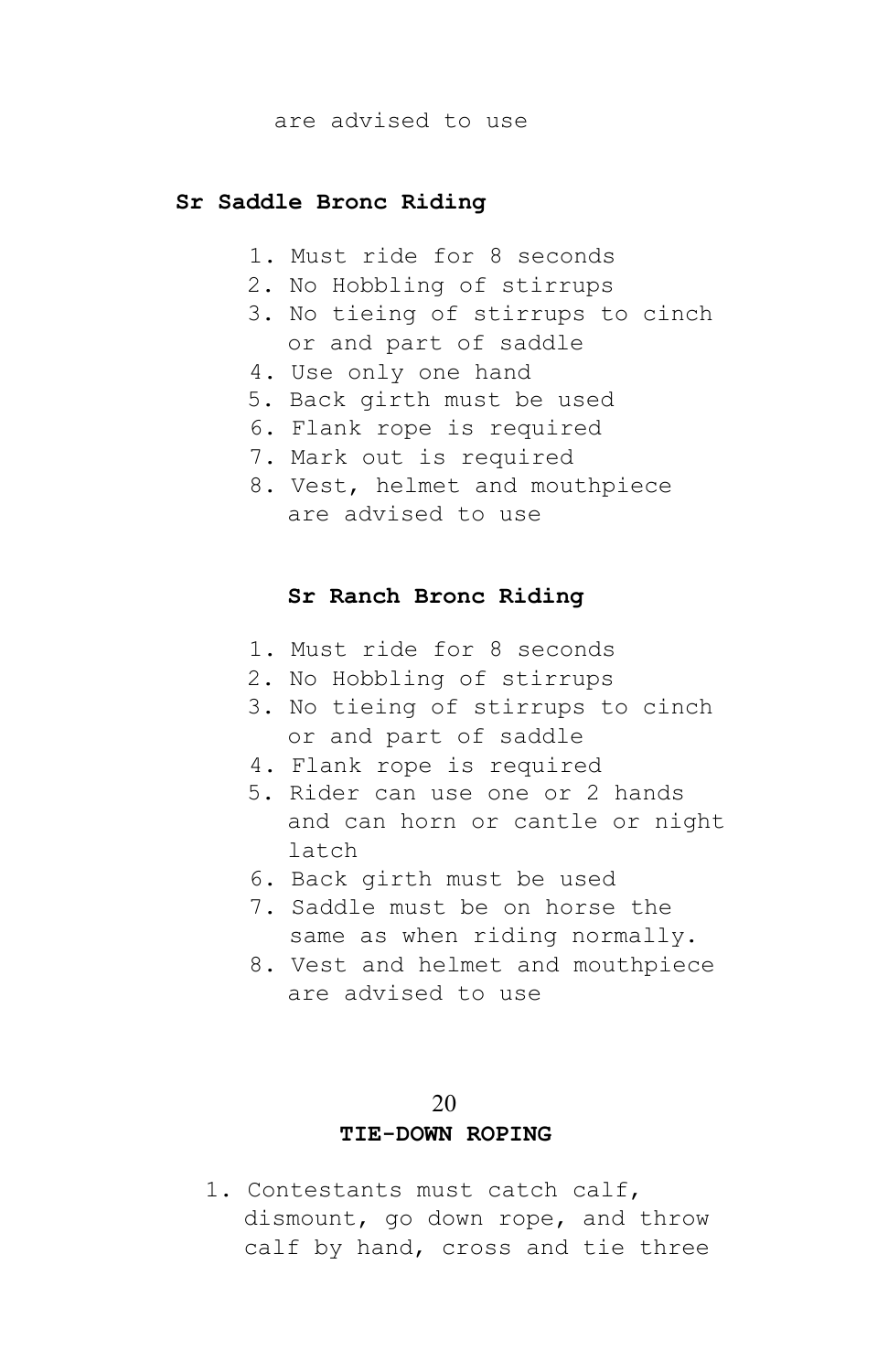(3) legs. If calf is down when the roper reaches it, calf must be stood at least on three (3) legs, calf may be helped by roper, but must be re-thrown. If roper's hand is on calf when calf falls, calf is considered thrown by roper. Tie must be finished with half hitch or hooey.

- 2. Roper must not touch calf after giving a finish signal until the Judge has completed his inspection or after six (6) seconds.
- 3. Catch-as-catch can: Any catch is legal. Untie man must not touch calf until the Judge passes on the tie.

4. Stock Contractor shall endeavor to keep a uniform (meaning in weight, height and age) set of calves. It is required that each calf shall weigh no less than 125 pounds and not more than 200 pounds within a set of calves. It is suggested that all herds be of even characteristic;all

21

Of the same breed or equal cross. Anytime a fresh calf is added to herd, he must be run and tied down at least once.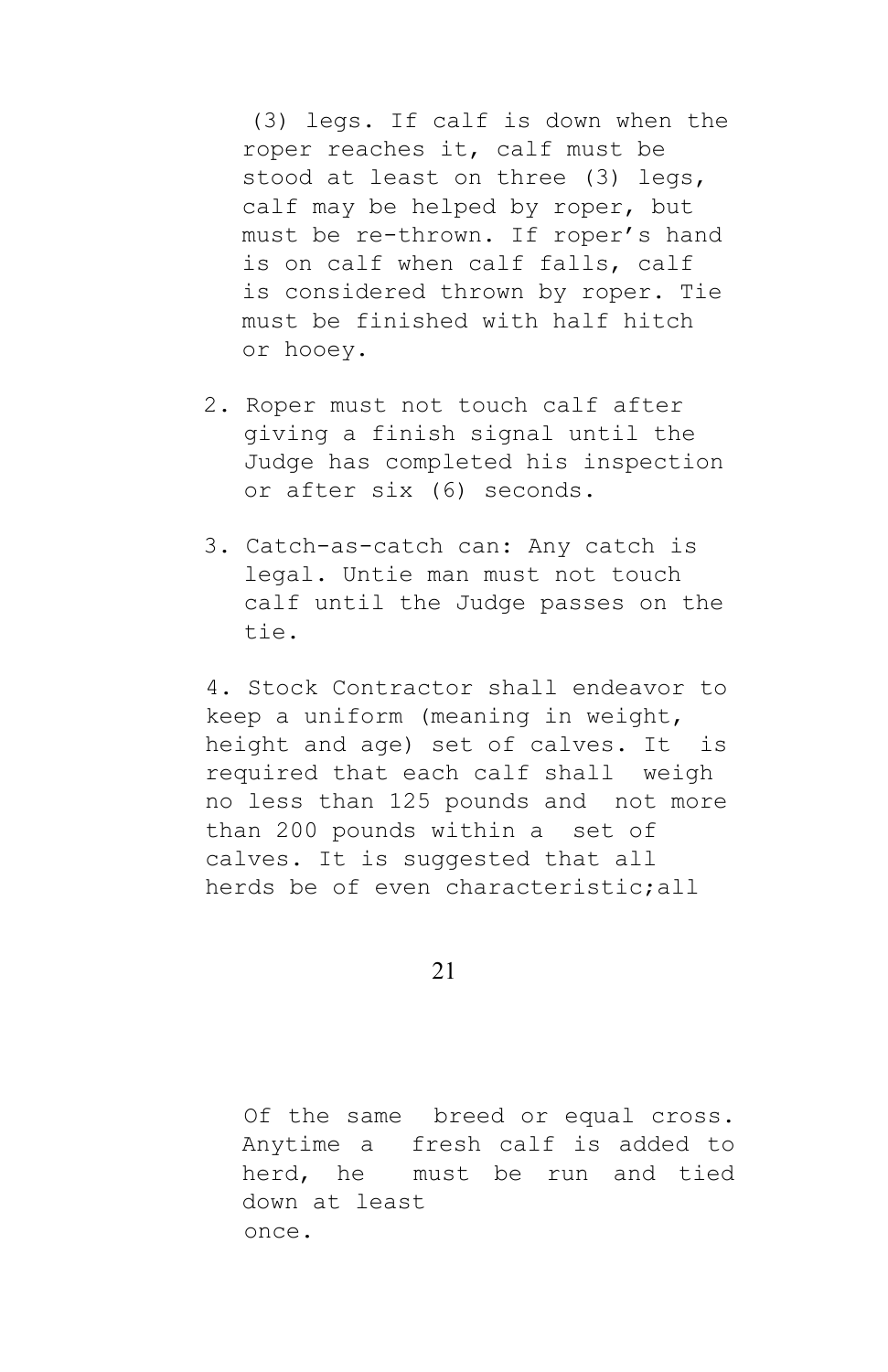5. Once score line has been set, it will not be changed during that go round, nor will roping box, chute or barrier change in any manner.

- 6. Calf must stay tied securely for six (6) seconds. Judge will not start his six (6) second period until roper has remounted horse and given calf compete slack.
- 7. Contestant must adjust neck rope and rein in a manner that will prevent horse from dragging calf. If a horse turns his tail to the calf and drags the calf after roper has dismounted, field judge may stop the horse.
- 8. Tie-down roping time limit is 45 seconds.
- 9. Disqualifications:
	- A. Roper cannot rebuild first loop.
	- B. Roping a calf without releasing loop from hand is not permitted.
	- C. Deliberately dragging of calf after roping, Judges must

#### 22

notify the secretary of reason for disqualification and secretary will report it on result sheet. D. If tie comes loose or a calf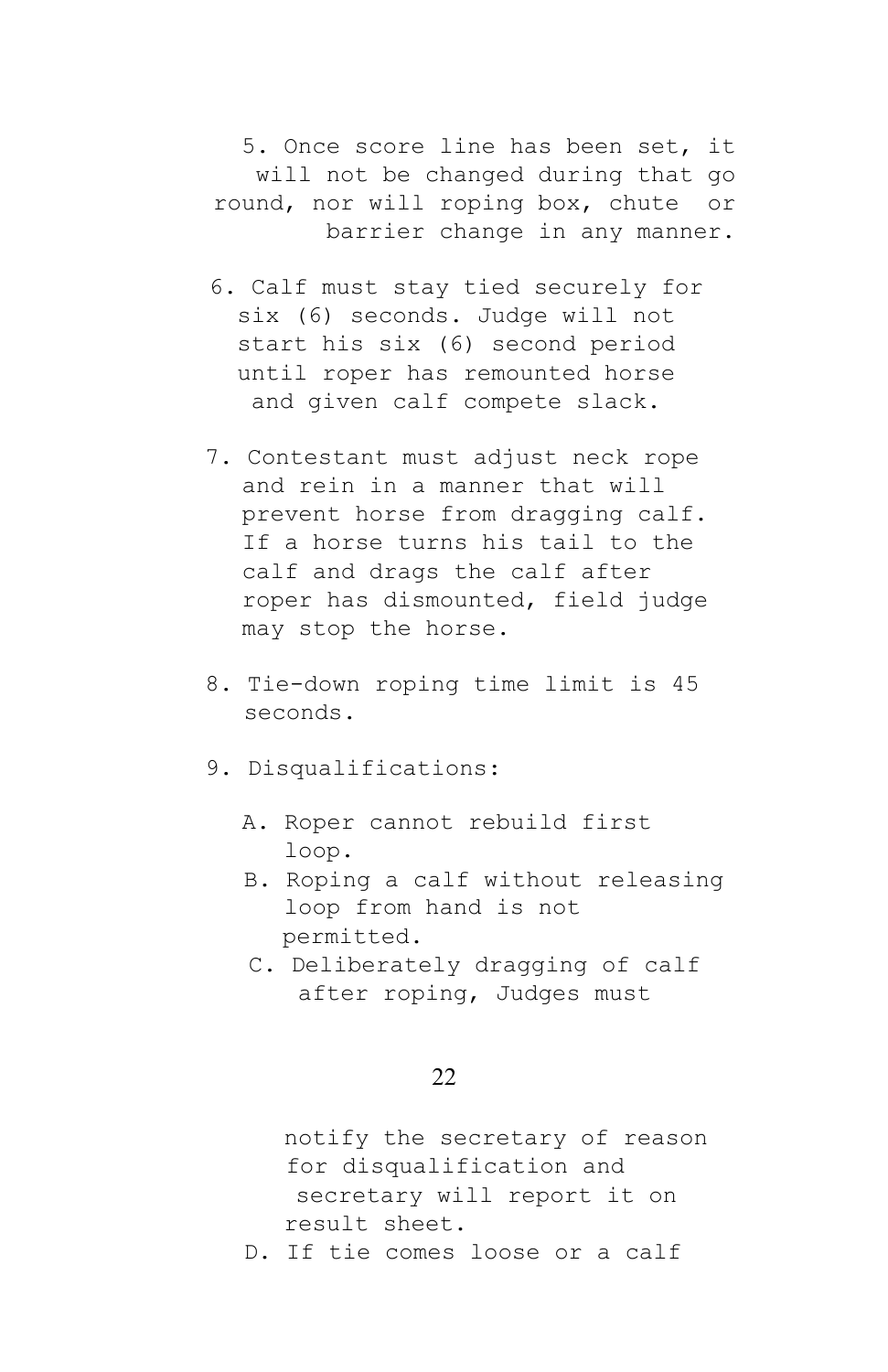gets to his feet before the tie has been examined and ruled a fair one, the roper will receive a no time

E. The rope must be on the calf when the roper touches the calf.

### **RIBBON ROPING**

- 1. Team must consist of boy and girl.
- 2. There shall be the same number of judges and timers as in tie-down roping and barrier rules apply as in tie-down roping.
- 3. There will be allowed only roper and runner to each team.
- 4. All ribbons will be put on the calf tail. All ribbons will be identical in size and brightly colored.

5. The runner must take the ribbon off the calf's tail and carry it across the score line. Part or all of the ribbon is passable. The calf does not have to be standing up to pull the ribbon. If runner finds calf without ribbon on his

## 23

tail, then the runner must strip the calf's tail (starting at the root of the tail, top to bottom). Failure to do so will result in a no time.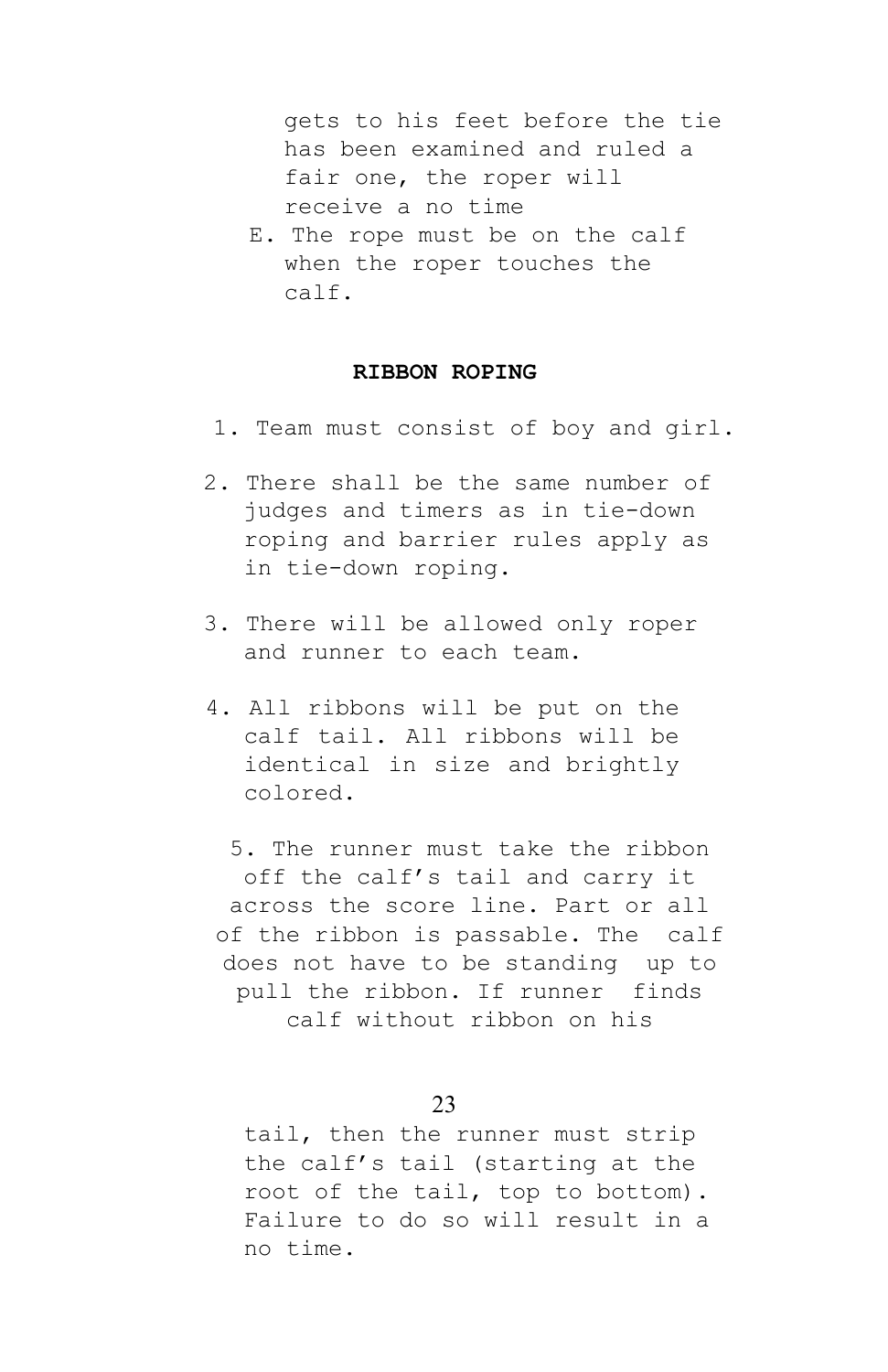6. Roper must rope calf, dismount and be in contact with the calf when the runner removes the ribbon or team will receive a no time.

- 7. A legal catch shall be catch-as catch can, but rope must be touching calf when runner removes ribbon.
- 8. The rope does not have to be off the calf before the runner pulls the ribbon.
- 9. Roper will tie hard and fast.

10. Roping the calf without releasing the loop is not permitted.

- 11. Animal is contestants when called for.
- 12. There will be a 45 second time limit.
- 13. Ribbon runner must hand ribbon to judge for roper's time to qualify.

## $24$

14. Runner to start on right fence at designated point.

15. Roper must hold calf until mugger gets his/her hands on calf.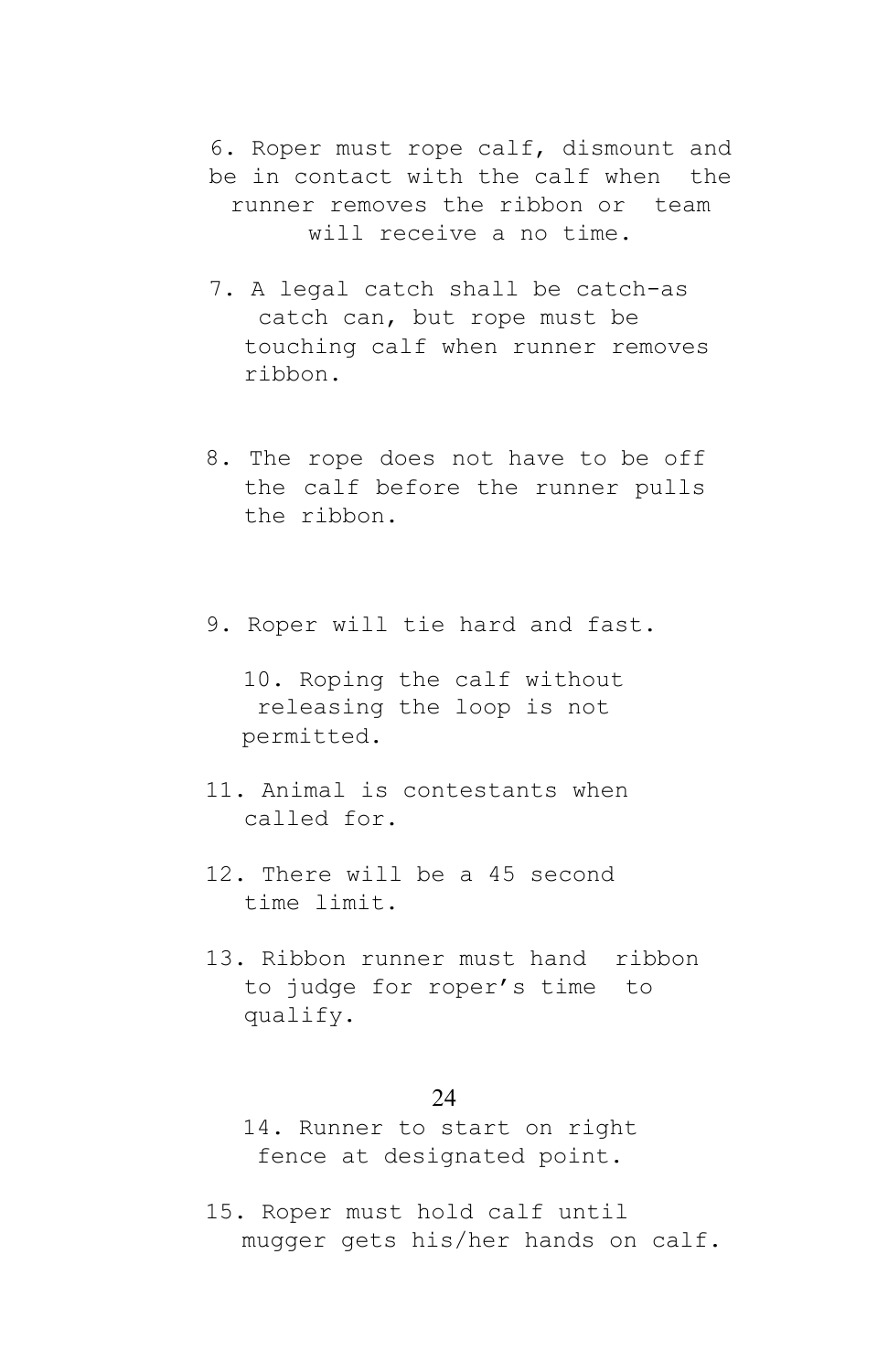## **BREAK-A-WAY ROPING**

1. ONE LOOP WILL BE ALLOWED. The rope must be attached to the horn in such a manner as to allow the roper to be released from the horn when the calf hits the end of the rope. If rope is broken free from the horn by the contestant; the contestant will receive a no time. Rope must be tied on the saddle horn with a barrier string. Rope cannot be run through bridle, tie down, neck rope or other device.

- 2. A WHITE cloth or flag must be attached to the rope at the saddle horn so the judge can tell when the rope breaks from the horn. The catch-as-catch can rule shall apply after the loop has passed over the calf's head. Rope must be released from contestant's hand to be a legal catch.
- 3. If the judge sees he has made an error in flagging. Judge must declare a re-run before the contestant leaves the arena. The calf must be re-run by that

25

contestant before another contestant uses it.

4. It will be the producer's option to divide the calves according to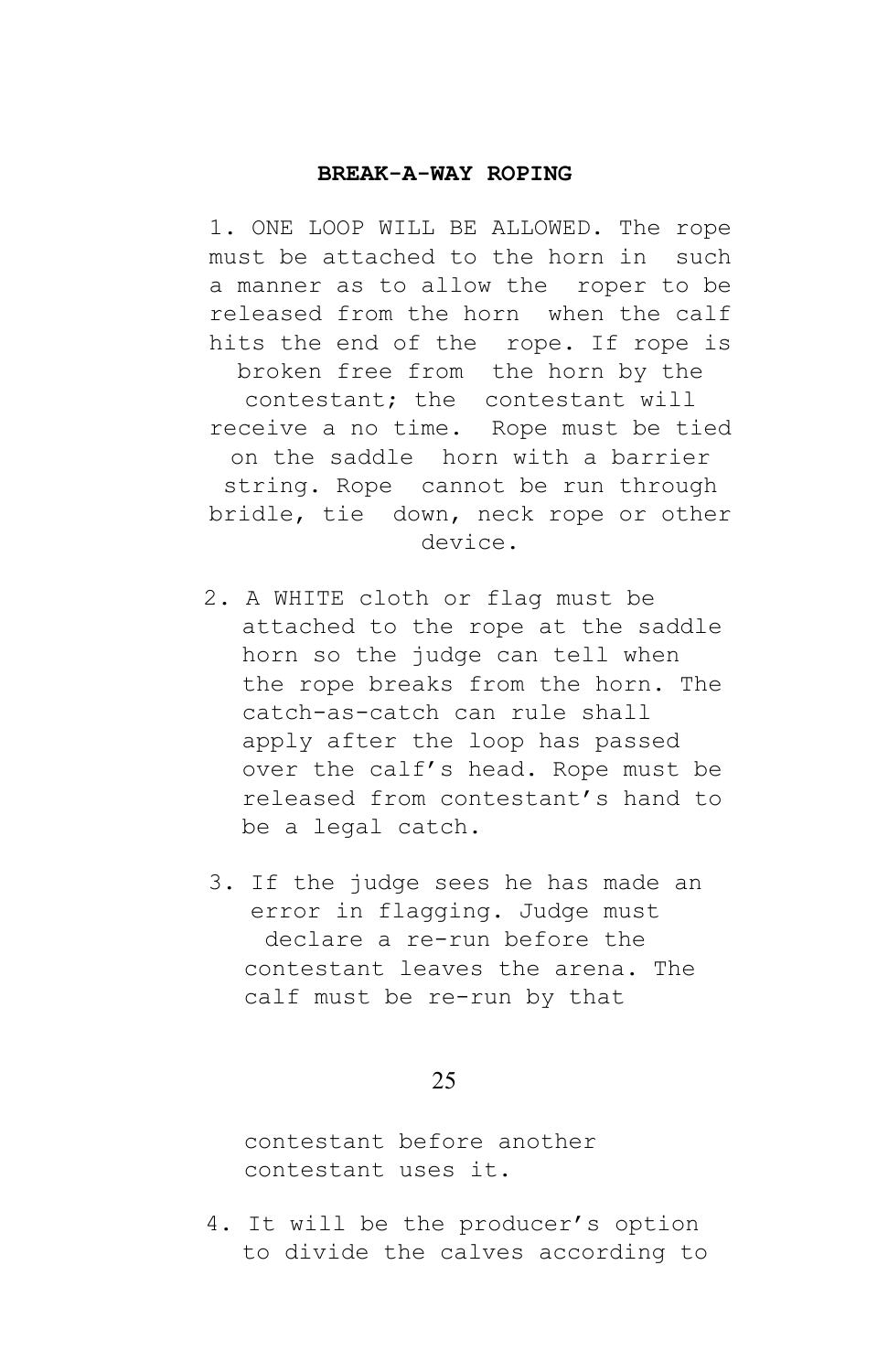the number of contestants in breakaway and tie down roping. Producers may use the same set of calves for both events.

- 5. Line judge must inspect all ropes.
- 6. Breakaway roping time limit is 30 seconds.

### ` **TEAM ROPING**

1. All Partners chosen at time of entry WILL NOT be changed for any reason. (The way you enter is the way you rope). When entering, roper will enter as an individual not as a team. If a roper is roping with another member in a different age group then that roper does not pay an entry fee (i.e. If a 18 year old is roping with a 14 year old, in the 11-14 under age group, then only the 14 year old pays an entry fee). Payout will be done accordingly (i.e. if there are 2 headers and 7 heelers in an age group then the payout will be based on 9 entries. If two of the 9 are on the same team and that team wins then the header and heeler will split 1st

26

and 2nd place money). Points will be awarded as a header and a heeler. All points accumulated will count for team roping events points but only the one highest of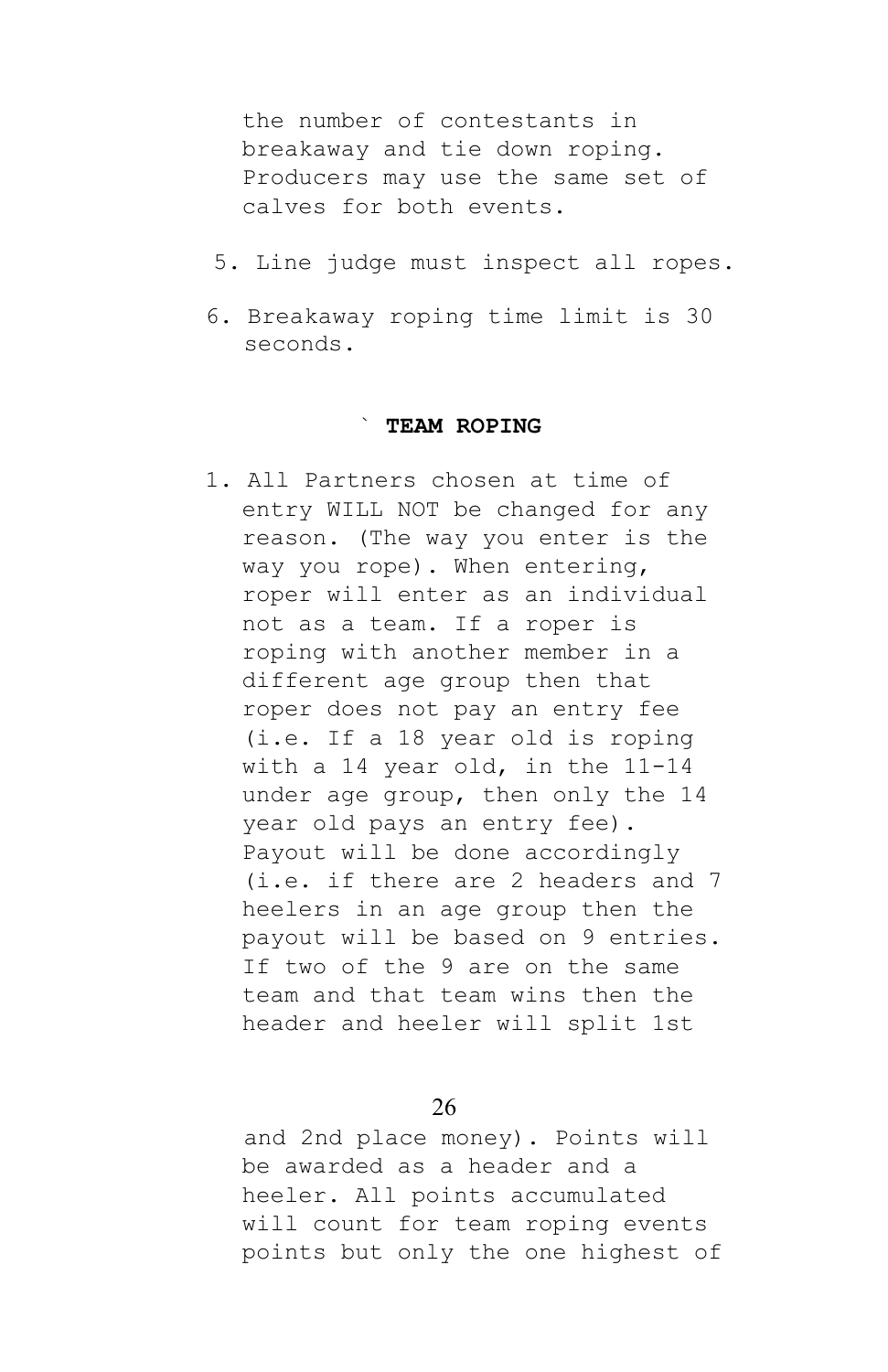the day will count towards All Around.

- 2. Each roper is permitted one loop.
	- 3. PeeWee can rope with an adult.
	- 4. Each team is to be considered a different contest and as an individual on a team.
	- 5. Team roping counts all points for that event. In the All-Around points, Team Roping is considered one event. One roper may count Heading or Heeling points for the All-Around points, but only the best run in Heading or Heeling can count not both runs.
	- 6. Animals will be inspected and objectionable ones eliminated before drawing.
	- 7. Artificial horns may be used but not mixed; they must all be artificial or all real.
	- 8. There shall be two or more timekeepers, a score line judge, and a field judge and as many the officials as are necessary.

## 27

9. Animal belongs to the contestants after crossing the score line. Exceptions: If an animal gets out of arena flag will be dropped and time will stop. Contestants get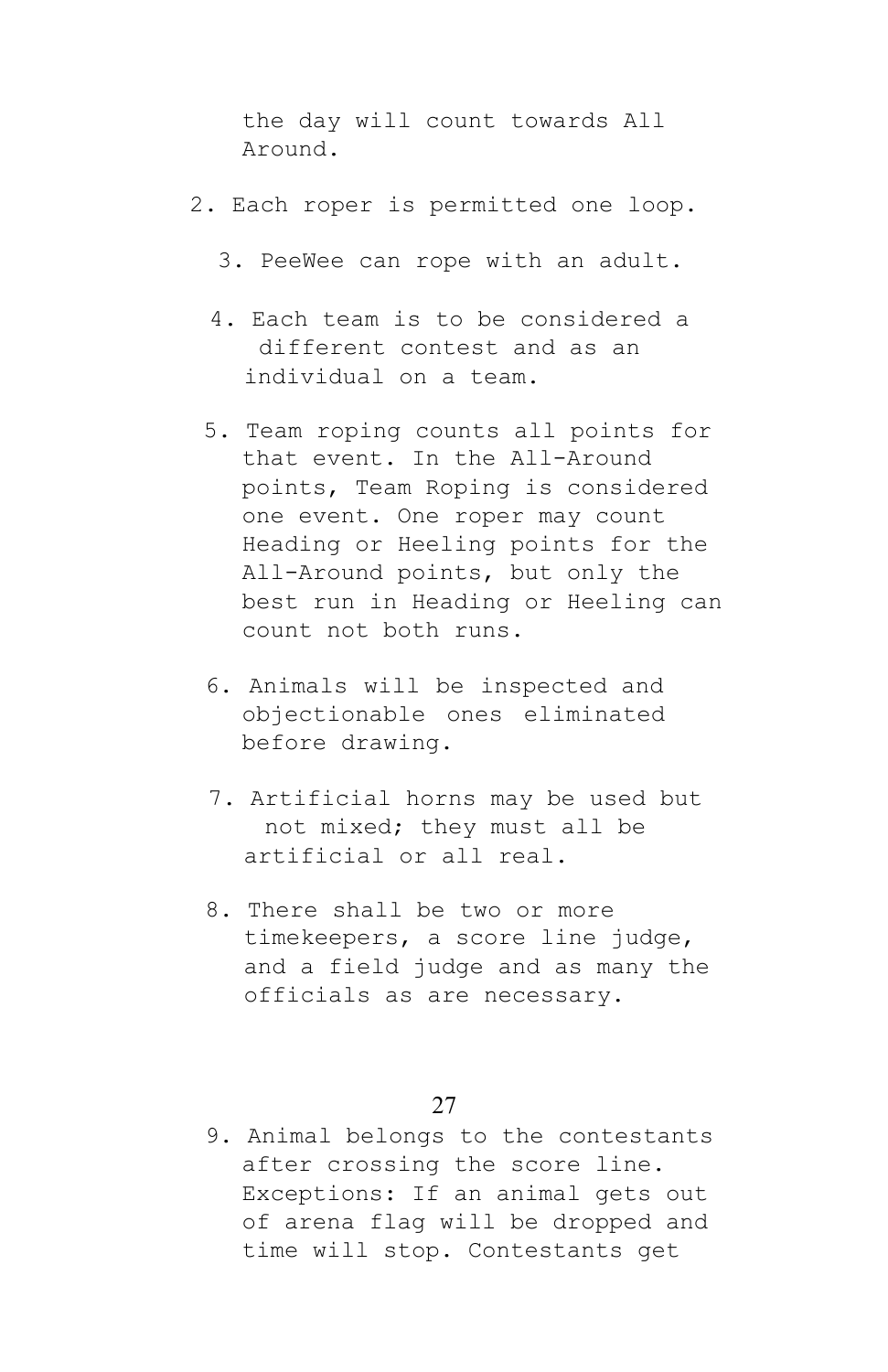animal back, lap & tap, with same head catch if animal has been roped. Time when animal left arena will be added. If there is no flag then the team will receive a complete re-run.

- 10. If plastic horns come off a steer before run is completed (before team has got a flag) a complete re-run will be given with penalty if barrier is broken.
- 11. Contestants must hold dallies until flagger passes catches.
- 12. Contestants are not allowed to change catch by rubbing rope over horn or nose by hand or make a bad catch legal.
- 13. Time is to be taken when steer is roped by both ends, in a direct line and horse is on all fours, horses facing steers in "L" or better, with ropes tight and dallied.
- 14. Only three (3) legal head catches will be allowed: Around the horns, around the neck and

## 28

half the head. All other head catches are illegal.

15. A Hondo over the horns is an illegal catch.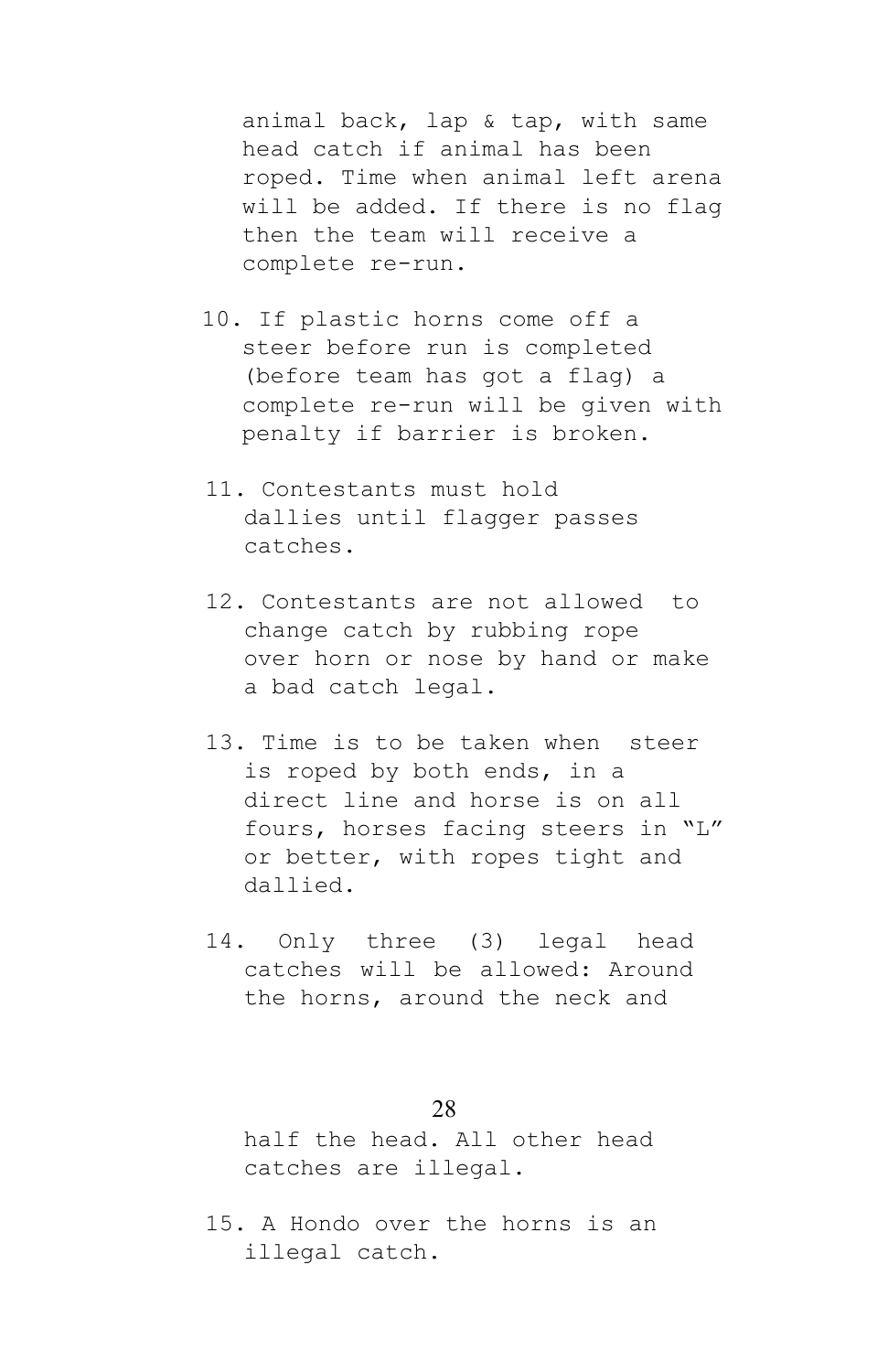- 16. Any heel catch behind both shoulders is legal if rope comes on from around heels.
- 17. Dewclaw catches are legal if catch holds for flagger inspections.
- 18. One Team in arena at a time.
- 19. Thirty (30) second time limit.
- 20. Ropers may only enter twice but they must switch partners or ends. Ropers can be used as helper as many times as needed.
- 21. Disqualifications: A. Animal must be on feet when roped by either end. B. Using more loops than specified. C. Failure to head steer before heeling. D. Unnecessary rough treatment of steers. E. Lost or broken rope. F. Front feet in heel catch. G. If contestant intentionally dismounts during the contest run.

## 29

H. Cross Firing: defined as steer in tow, with direction changed.

Note: Same rules apply for Pee Wee Team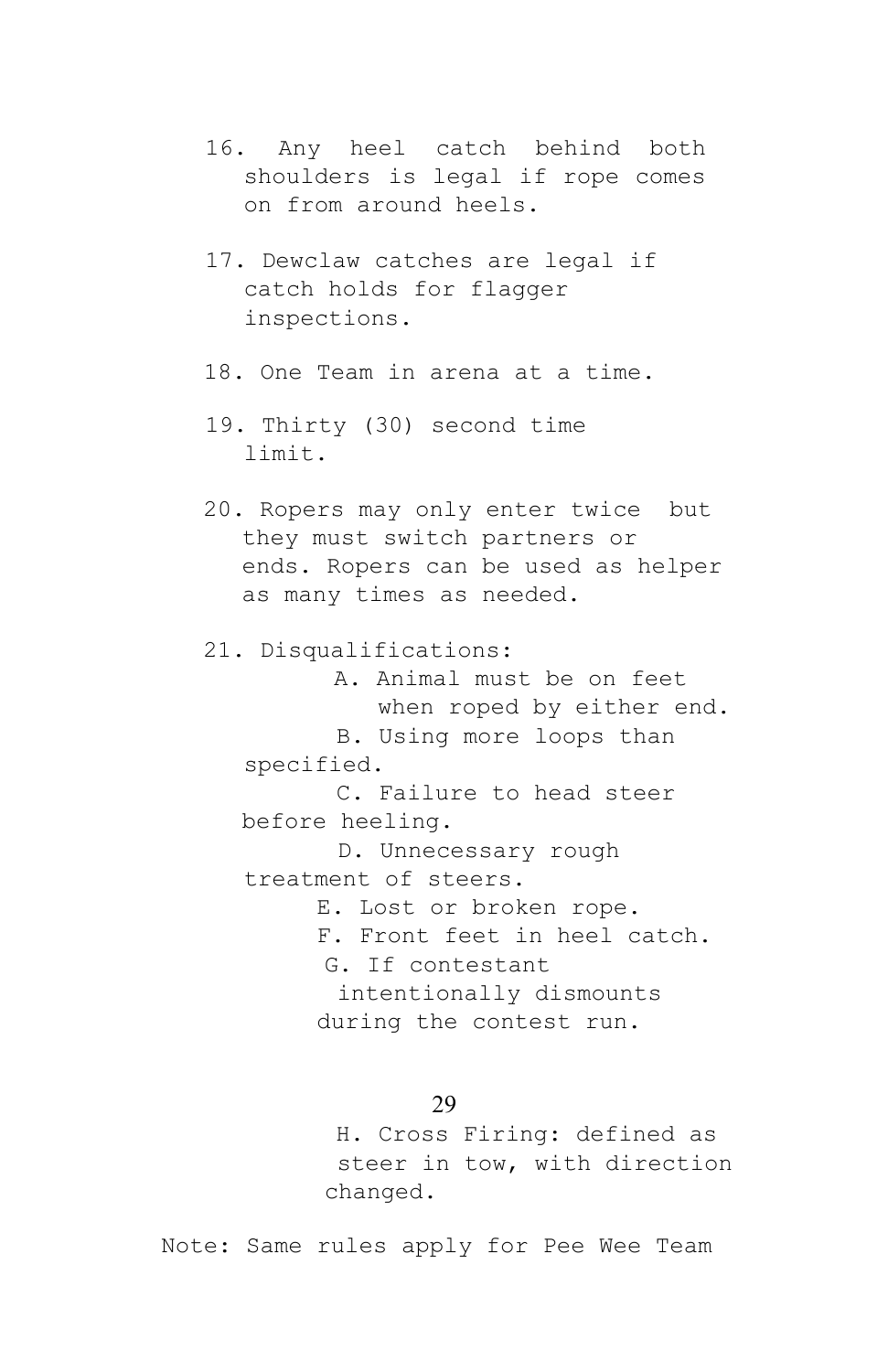Roping (10 & under) with the exception that the heeler does not have to dally, but must be in control with header starting to face. If heeler attempts to dally, he/she must complete or penalties will apply.

#### **POLE BENDING**

- 1. Contestant leaves the score line with standing or running start.
- 2. Contestant may start either to the right or to the left of the first pole and then run the remainder of the pattern accordingly.
- 3. The standard pole bending pattern shall be as follows:
	- A. Six poles to be used.
	- B. Each pole is to be twenty-one (21) feet apart.
	- C. First pole is to be twenty-one (21) feet from the starting line
	- 4. If a contestant knocks a pole over, there will be a five (5) second penalty for each pole knocked over that hits the ground.

### 30

- 5. Touching the poles will be permitted by the horse or contestant.
- 6. The gate will be closed. No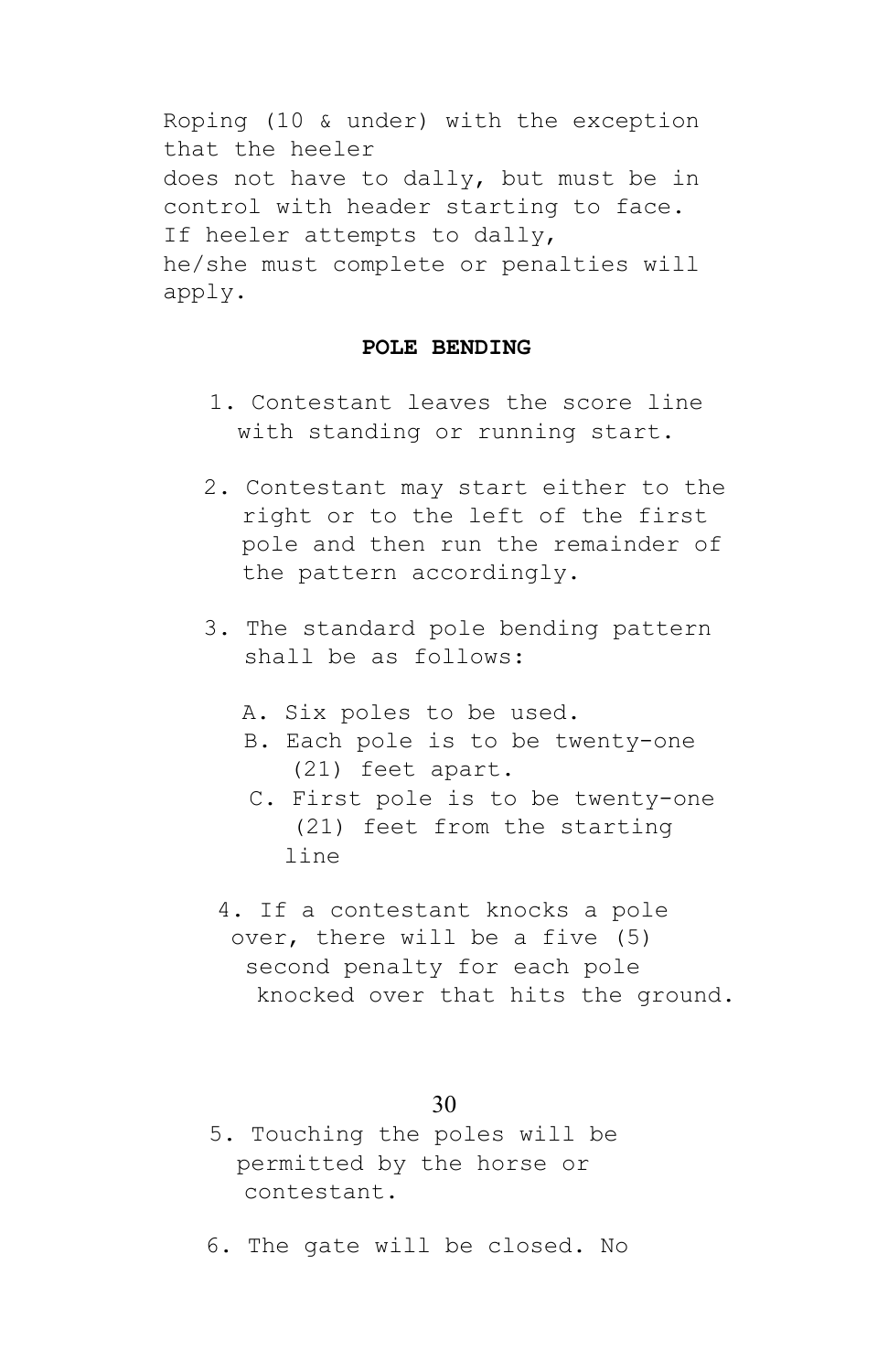Exceptions.

- 7. Poles will be raked or dragged at the beginning of each age division or at the discretion of the event director.
- 8. DISQUALIFICATIONS:
	- A. If a contestant should cross into the pole pattern before the rider reaches the first end pole.
	- B. If a contestant misses a pole and has to back up or turn around to get back into the right position to continue.
	- C. If a contestant crosses the timer line before a completed pole bending pattern has been completed.
	- D. A contestant shall be disqualified for breaking the pattern.

## **GOAT TYING**

1. There is no set distance from the starting line to the goat but a minimum of 50 yards is desirable. Arena conditions should govern distance.

## 31

2. Goat is to be tied to a stake with rope 10 feet in length. Stake is pounded completely into the ground with no part of it visible.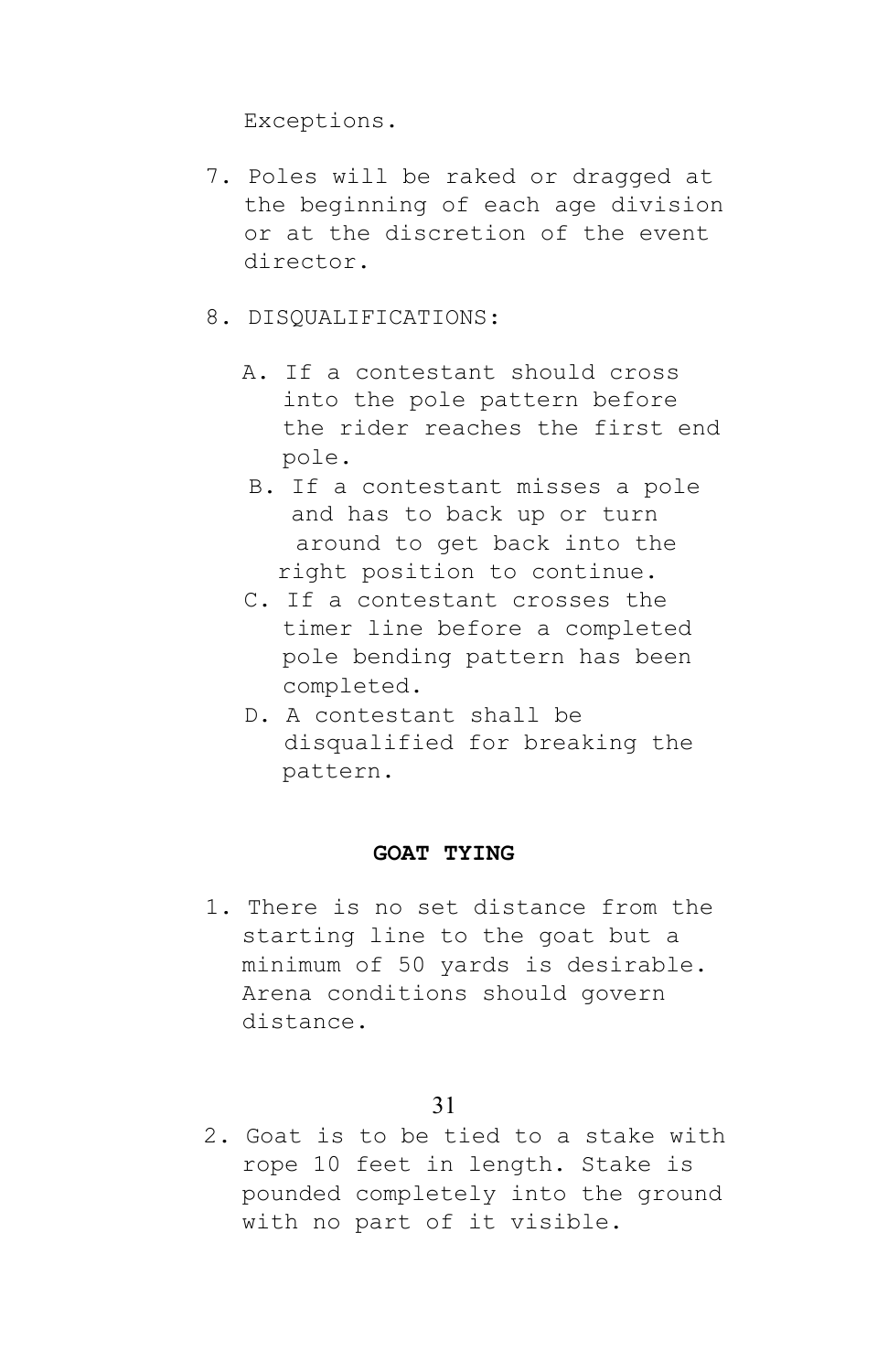3. The contestant must be mounted on a horse and must ride from the starting line to the goat, dismount from their horse, throw the goat by hand, cross, wrap and tie and three (3) legs together with leather string or pigging string. No wire to be used as goat string.

4. The contestant must stand back 3 feet from the goat before the Judge will start the 6 second time limit on the tie, for the goat's legs to remain crossed and tied.

- 5. If the goat is down then the contestant reaches it, the goat must be cleared of the ground before tie is made.
- 6. If contestant's hand is on the goat when the goat falls, the goat is considered thrown by hand.
- 7. Should the horse run over, or touch the rope, with or without contact to the goat, the contestant will be fined a 10 second penalty. If the goat should breakaway any other time, it will

32

be left to the judge's discretion whether he/she will get a re-run.

8. Once a contestant has signaled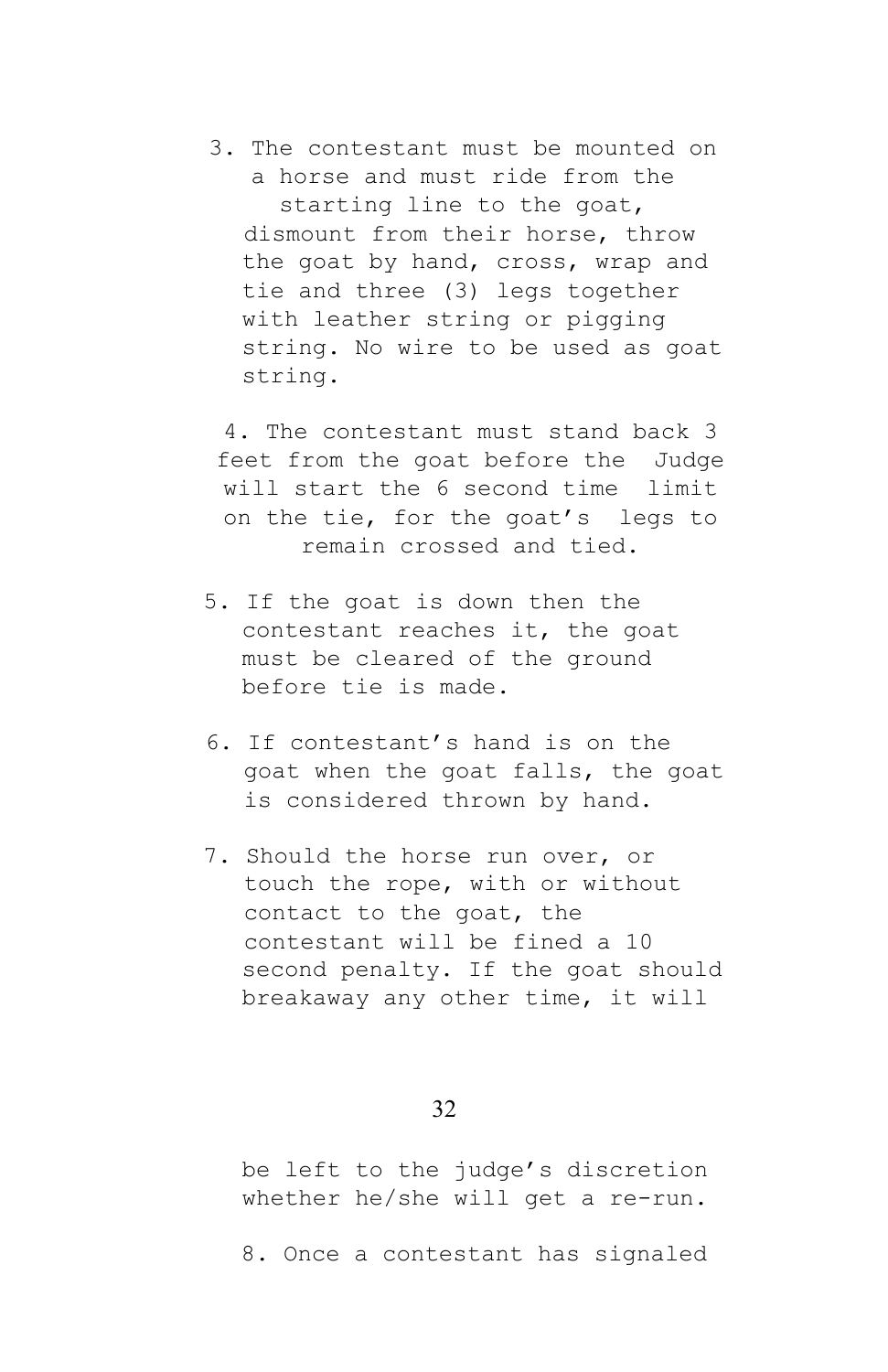their tie complete, they may not again touch the tie or the goat.

- 9. Goats shall not be used more than 5 consecutive times.
	- 10. The goat must be released when contestant crosses the starting line as time begins.
- 11. One minute time limit applies.

# **BARREL RACING**

- 1. Barrels are to be set inside of each stake in cloverleaf pattern.
- 2. Judges are responsible for measuring, staking, and marking to the barrels and to the starting line.
- 3. Barrels will be set at least fifteen (15) from the fence. Measurement to be in proportion with size of arena to be marked off. Starting line will be shortened sufficiently to properly start and stop contestant's horse.

## 33

- 4. A contestant will not be disqualified or penalized for touching a barrel.
- 5. There shall be no talking to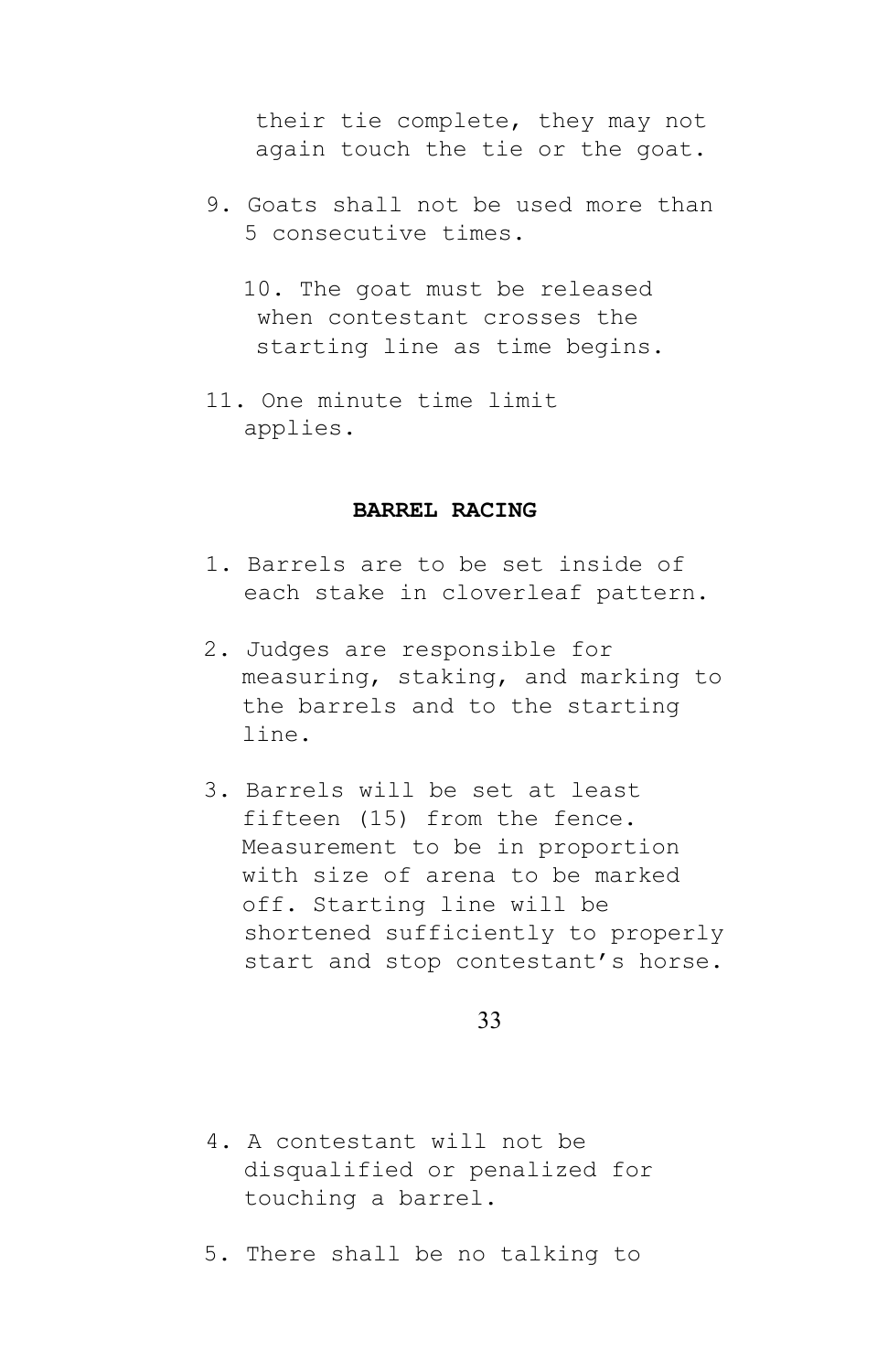flagmen, time keepers, or judges during the barrel racing event.

- 6. Two judges will be required to be present during the barrel racing event with one Judge flagging the line and the other judge or the event director watching to see that a qualified cloverleaf pattern is run.
- 7. The flagman must remain stationary while flagging a barrel race.
- 8. Should, for any reason, the barrel not be placed on the marks or the flagman not be in the correct place, things must be put in correct order and all contestants who run on the incorrect course must be re-run without penalty.
- 9. If a barrel is knocked down, the Judge not flagging line will reset the barrel in the proper place. Judge may appoint responsible persons to replace barrels in proper position if barrels have been knocked down by a contestant during contest run.
- 10. Barrel racing entries must close at the same time as all

## 34

other sanctioned competition events. There will be a draw for positions in each age division.

11. Barrels used must be regulation fifty-five (55) gallon metal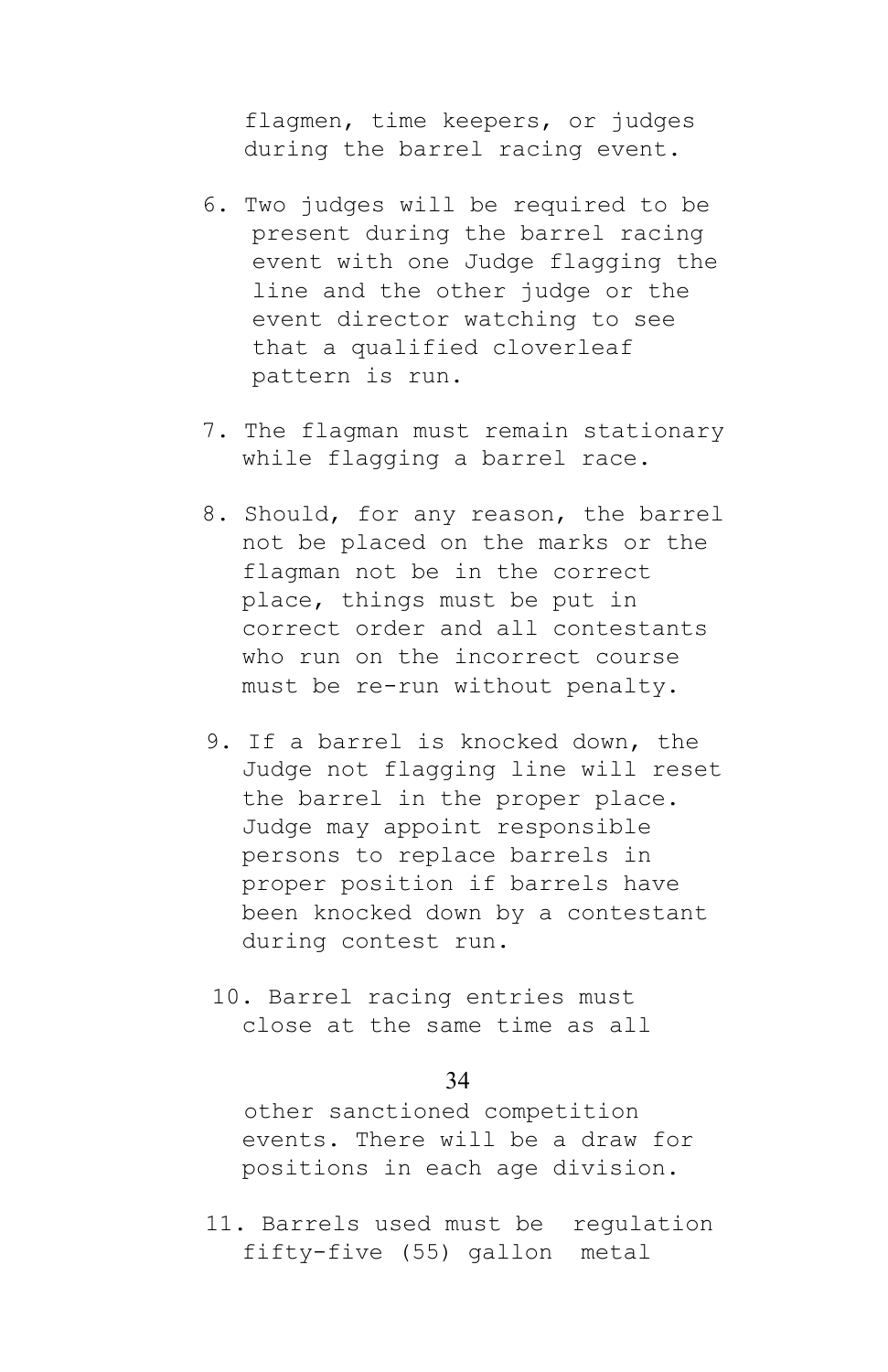barrels.

12. If contestant knocks barrel over, there will be a five (5) second penalty for each barrel knocked over that hits the ground.

- 13. Contestant will be disqualified if after crossing the score line and being flagged by the flagman, contestant re-crosses before completion of a true cloverleaf pattern is run.
- 14. If a re-run is given for any reason, contestant will be dropped to the end of their event.
- 15. Re-run to be given to contestant at Judge's discretion should contestant be fouled. Any penalties incurred during original run will be added to re-run. If an entire performance is re-run because of barrels not being in original place, then all contestant will run over and any penalties are disregarded. This included electric timer failure.
- 16. If the electric time malfunctions three (3) or more

## 35

times per age division, then all contestants shall receive a stop watch time. All stop watch times will be recorded on the score sheet with electric timer times.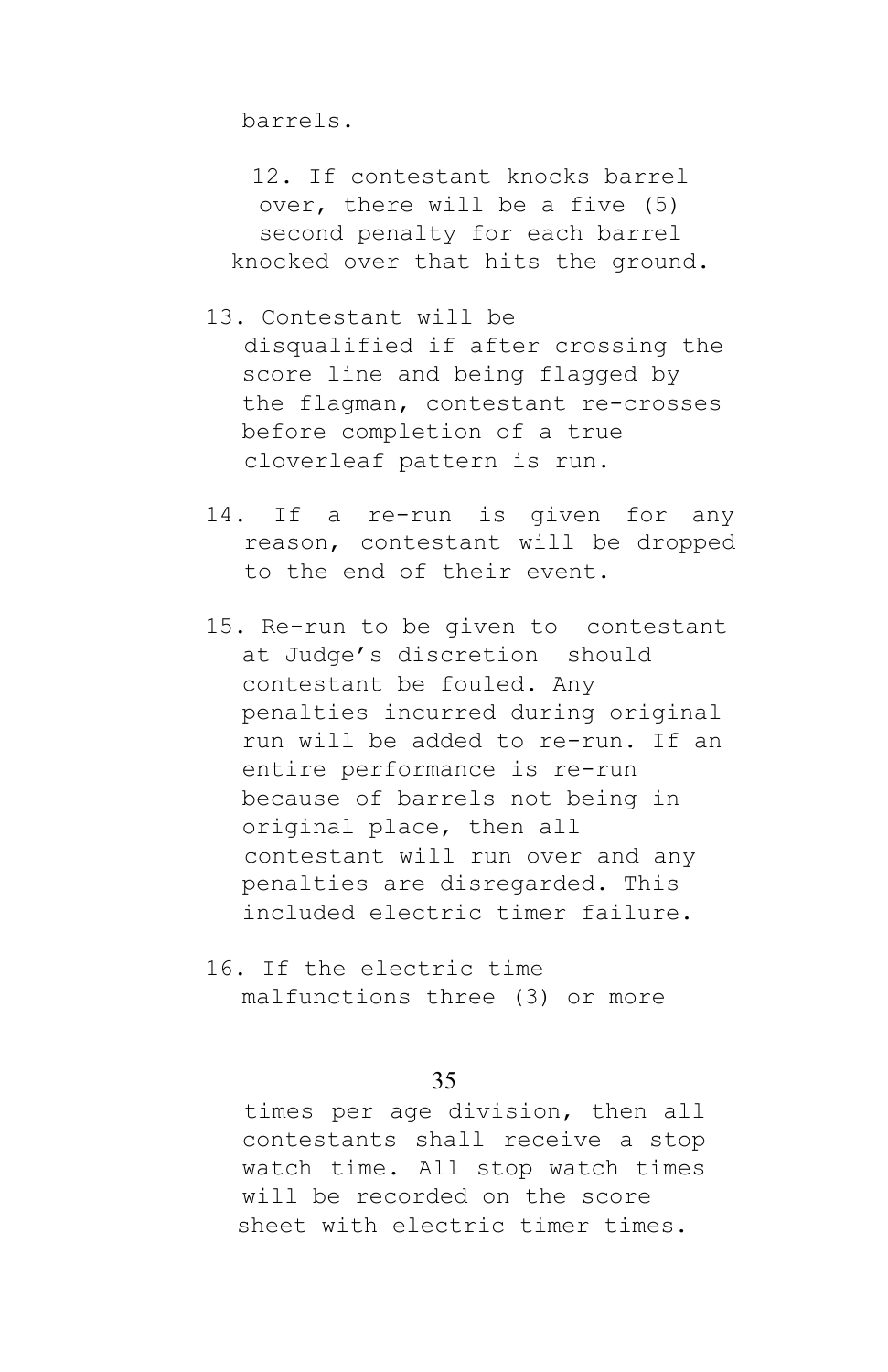17. Re-run will not be given under any circumstances if contestants equipment or horse fails.

- 18. When flagging a barrel race, the Flag Judge is to start by flagging the horse's nose and to stop by flagging the horse's nose.
- 19. The gate will be closed on all barrel races, no exceptions.
- 20. Barrels will be raked or dragged at the beginning of each age division or at the discretion of the event director.

36